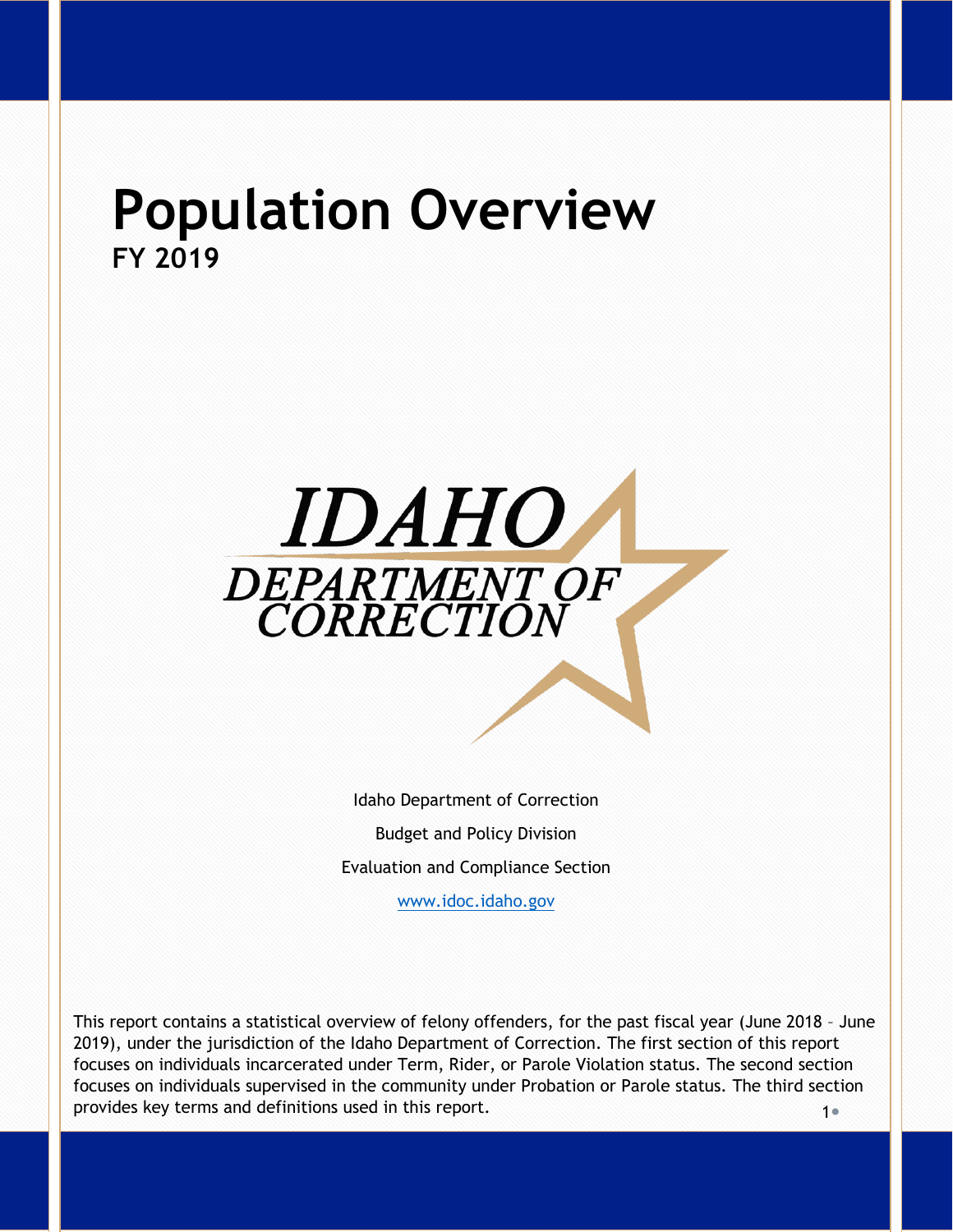# **Table of Contents**

| Overall Incarcerated Population Distribution by Legal Status  6                    |
|------------------------------------------------------------------------------------|
|                                                                                    |
|                                                                                    |
|                                                                                    |
| Incarcerated Population Counts by Crime Group and Legal Status - June 2018 8       |
| Incarcerated Population Counts by Crime Group and Legal Status - June 2019 8       |
| Incarcerated Population Average LSI-R Score by Crime Group and Legal Status - June |
| Incarcerated Population Average LSI-R Score by Crime Group and Legal Status - June |
| Overall Incarcerated Population Distribution by Crime Group - June 2018 10         |
| Overall Incarcerated Population Distribution by Crime Group - June 2019 10         |
|                                                                                    |
| Overall Incarcerated Population Distribution by Facility Type  11                  |
| Overall Incarcerated Population Distribution by Facility - June 2018  12           |
| Overall Incarcerated Population Distribution by Facility - June 2019  13           |
| 1.4 Incarcerated Population Distribution by Demographics 14                        |
| Overall Incarcerated Population Distribution by Demographics - June 2018  14       |
| Overall Incarcerated Population Distribution by Demographics - June 2019  16       |
|                                                                                    |
|                                                                                    |
|                                                                                    |
| Overall Community Correction Population Distribution by Legal Status  20           |
|                                                                                    |
| Overall Community Correction Population - Five Year Trend 21                       |
| 2.2 Community Correction Population Distribution by Crime Group  22                |

 $\equiv$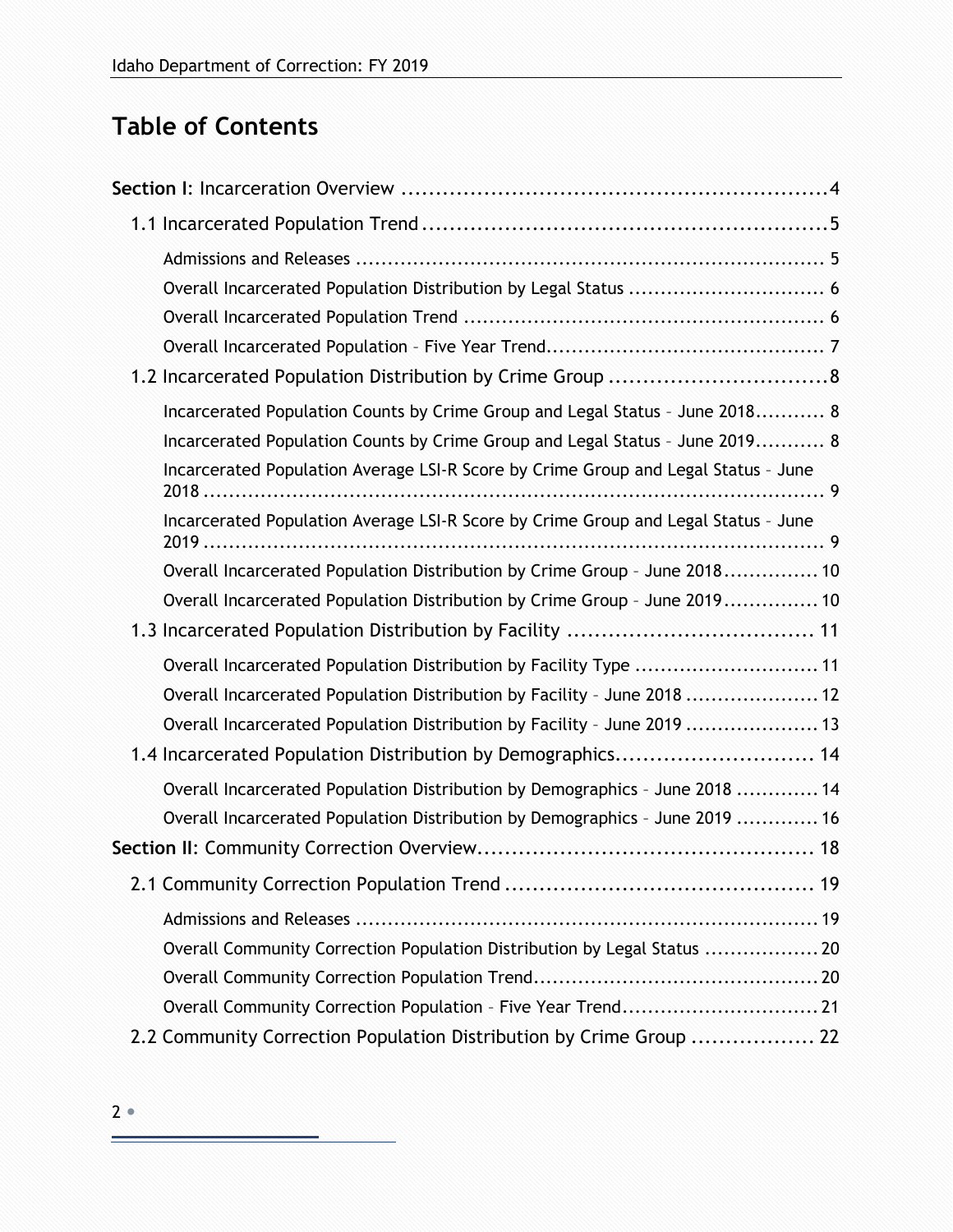| Community Correction Population Counts by Crime Group and Legal Status - June 2019                                                                                          |
|-----------------------------------------------------------------------------------------------------------------------------------------------------------------------------|
|                                                                                                                                                                             |
| Community Correction Population Average LSI-R Score by Crime Group and Legal Status                                                                                         |
| Community Correction Population Average LSI-R Score by Crime Group and Legal Status                                                                                         |
| Overall Community Correction Distribution by Crime Group - June 2018 24                                                                                                     |
| Overall Community Correction Distribution by Crime Group - June 2019 24                                                                                                     |
| Overall Community Correction Distribution by Crime Group and Supervision Level - June                                                                                       |
| Overall Community Correction Distribution by Crime Group and Supervision Level - June                                                                                       |
| 2.3 Community Correction Population Distribution by District 27                                                                                                             |
| Idaho Department of Correction District Map and Corresponding Counties  27                                                                                                  |
|                                                                                                                                                                             |
| Overall Community Correction Distribution by District - June 2018  29                                                                                                       |
| Overall Community Correction Distribution by District - June 2019  29                                                                                                       |
| 2.4 Community Correction Population Distribution by Demographics 30                                                                                                         |
| Overall Community Correction Population Distribution by Demographics - June 2018.30<br>Overall Community Correction Population Distribution by Demographics - June 2019. 32 |
|                                                                                                                                                                             |
|                                                                                                                                                                             |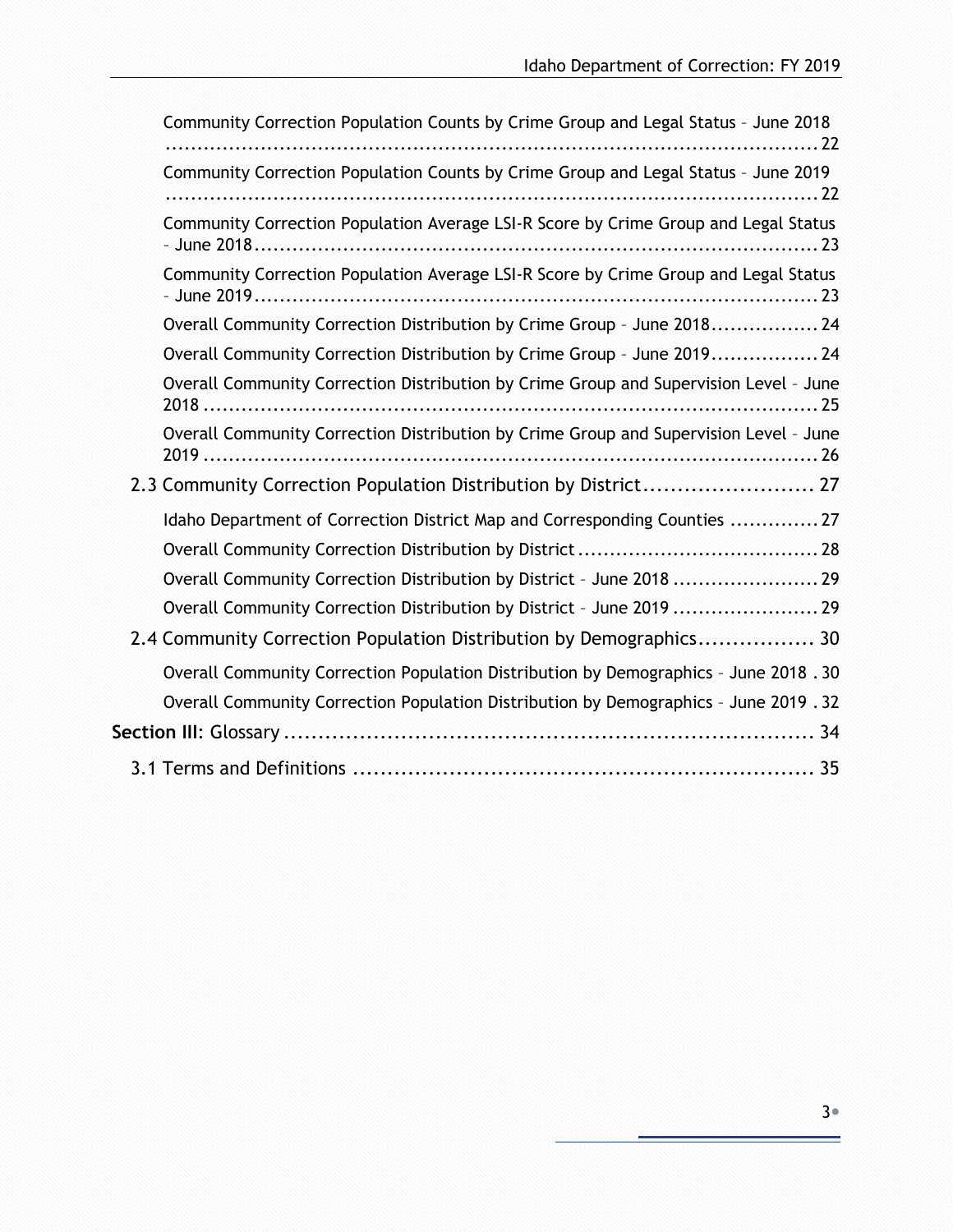# <span id="page-3-0"></span>**Section I**: Incarceration Overview

 $\equiv$ 

<sup>4</sup>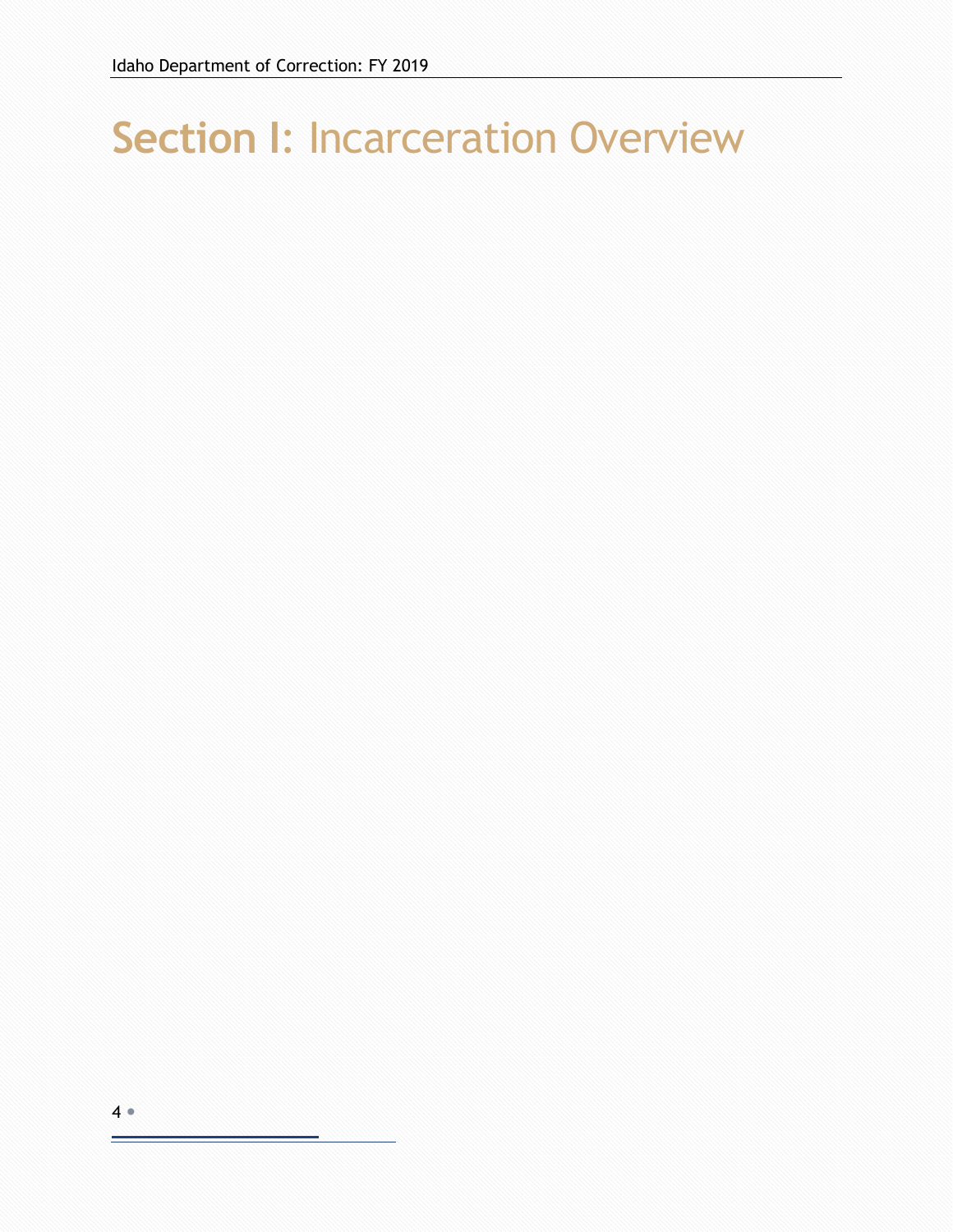# <span id="page-4-0"></span>1.1 Incarcerated Population Trend

| <b>Incarcerated Population</b> | <b>Termer</b> | Rider       | Parole Violator Total |           |
|--------------------------------|---------------|-------------|-----------------------|-----------|
| 30 June, 2018                  |               | 6,578 1,436 |                       | 602 8.616 |
| 30 June, 2019                  |               | 6,920 1,504 |                       | 603 9,027 |

### <span id="page-4-1"></span>Admissions and Releases

| Incarcerated Offender Admissions | Termer | Rider | Parole Violator | Total |
|----------------------------------|--------|-------|-----------------|-------|
| New Commitments                  | 597    | 1,000 | 0               | 1,597 |
| <b>Revoked Probation</b>         | 787    | 1.236 | 0               | 2,023 |
| <b>Revoked Parole</b>            | 928    | 0     | 0               | 928   |
| <b>Violated Parole</b>           | 0      | 0     | 1.781           | 1,781 |
| <b>Failed Rider</b>              | 242    | 0     | $\Omega$        | 242   |
| Other                            | 170    | 294   | 0               | 464   |

| Incarcerated Offender Releases   | Termer | Rider          | <b>Parole Violator</b> | Total |
|----------------------------------|--------|----------------|------------------------|-------|
| To Probation                     | 26     | 2,216          | 0                      | 2,242 |
| To Parole                        | 1,923  | 0              | 832                    | 2,755 |
| To Retained Jurisdiction (Rider) | 11     | 0              | $\mathbf{0}$           | 11    |
| To Term Incarceration            | 0      | 242            | 928                    | 1,170 |
| <b>Discharged</b>                | 422    | $\overline{4}$ | 0                      | 426   |
| Other                            | 0      | 0              | 20                     | 20    |
|                                  |        |                |                        |       |
| Net Admissions/Releases          | Termer | Rider          | Parole Violator        | Total |
| <b>Total FY19 Admissions</b>     | 2,724  | 2,530          | 1,781                  | 7,035 |
| <b>Total FY19 Releases</b>       | 2,382  | 2,462          | 1,780                  | 6,624 |

Net Admissions/Releases 1 342 68 1 411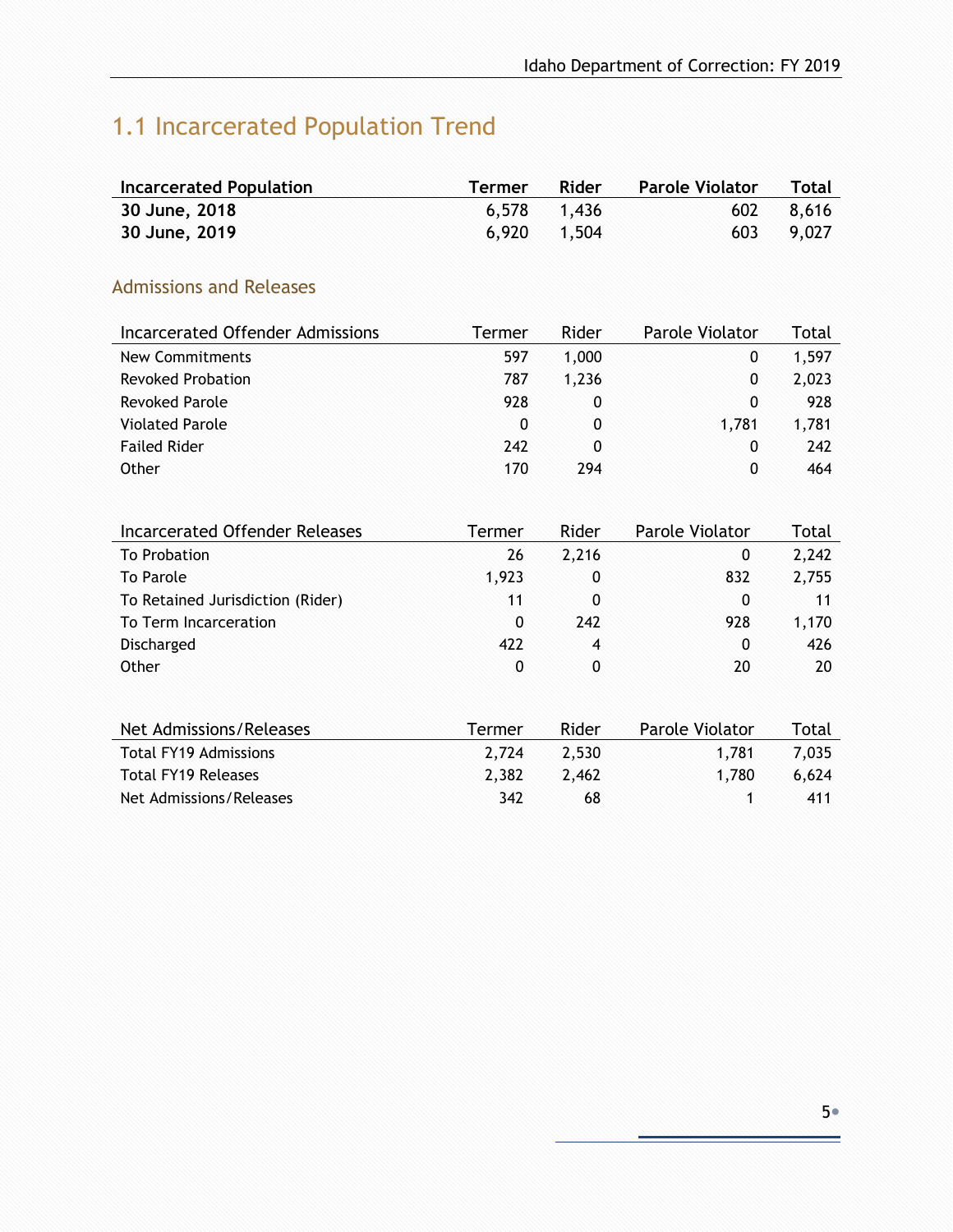#### <span id="page-5-0"></span>Overall Incarcerated Population Distribution by Legal Status

77 percent of the overall incarcerated population were Termers, as opposed to those on a Rider, or Parole Violators.



#### <span id="page-5-1"></span>Overall Incarcerated Population Trend

The overall incarcerated population increased 5 percent compared to twelve months ago.



| Month            | Ν     | % Change |
|------------------|-------|----------|
| <b>June 2018</b> | 8,616 |          |
| July             | 8,650 | 0.39%    |
| August           | 8,699 | 0.57%    |
| September        | 8,637 | $-0.71%$ |
| October          | 8,673 | 0.42%    |
| November         | 8,675 | 0.02%    |
| December         | 8,663 | $-0.14%$ |
| January          | 8,627 | $-0.42%$ |
| February         | 8,736 | 1.26%    |
| March            | 8,813 | 0.88%    |
| April            | 8,848 | 0.40%    |
| May              | 8,921 | 0.83%    |
| <b>June 2019</b> | 9,027 | 1.19%    |

6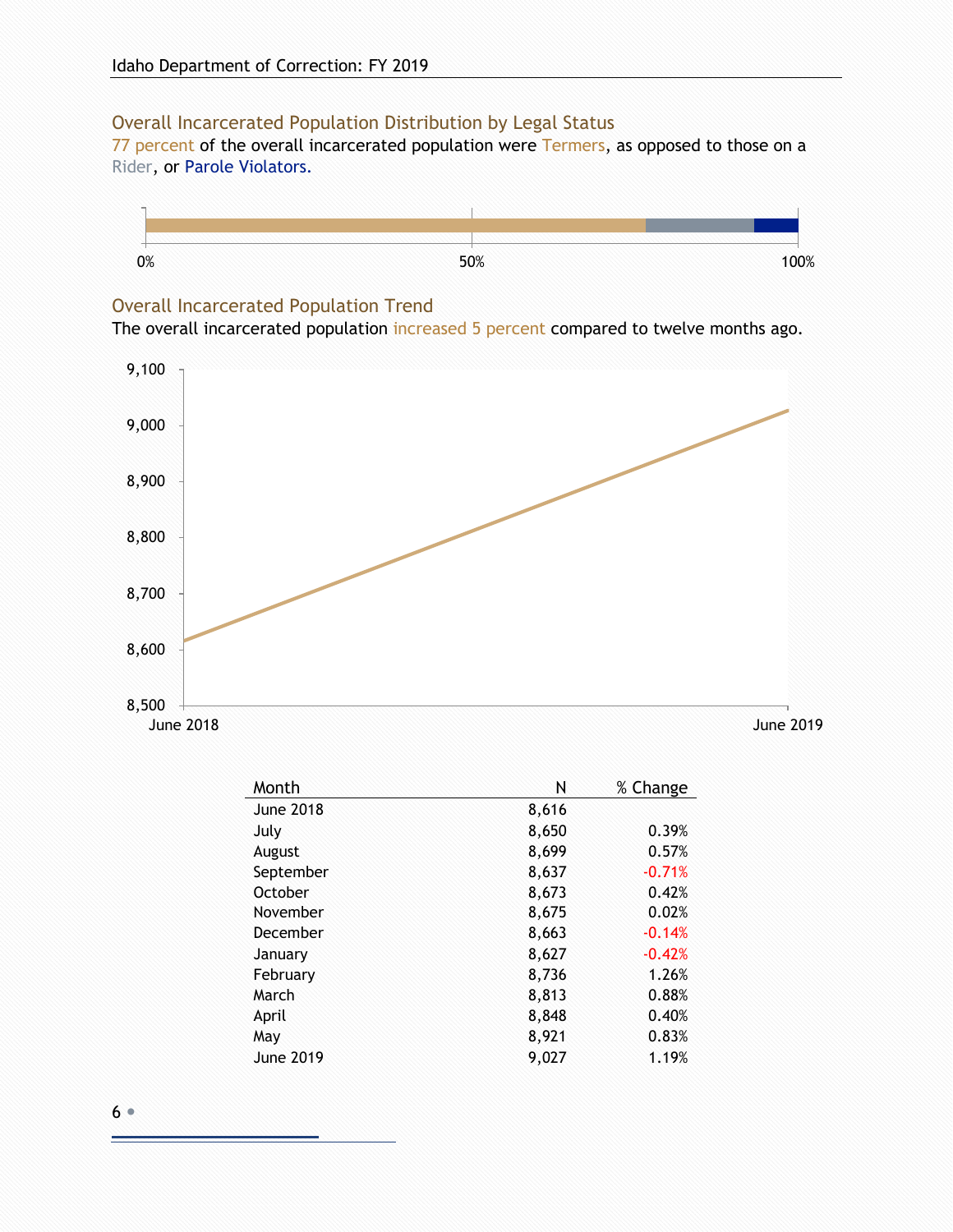

#### <span id="page-6-0"></span>Overall Incarcerated Population – Five Year Trend

The overall incarcerated population increased 11 percent compared to five years ago.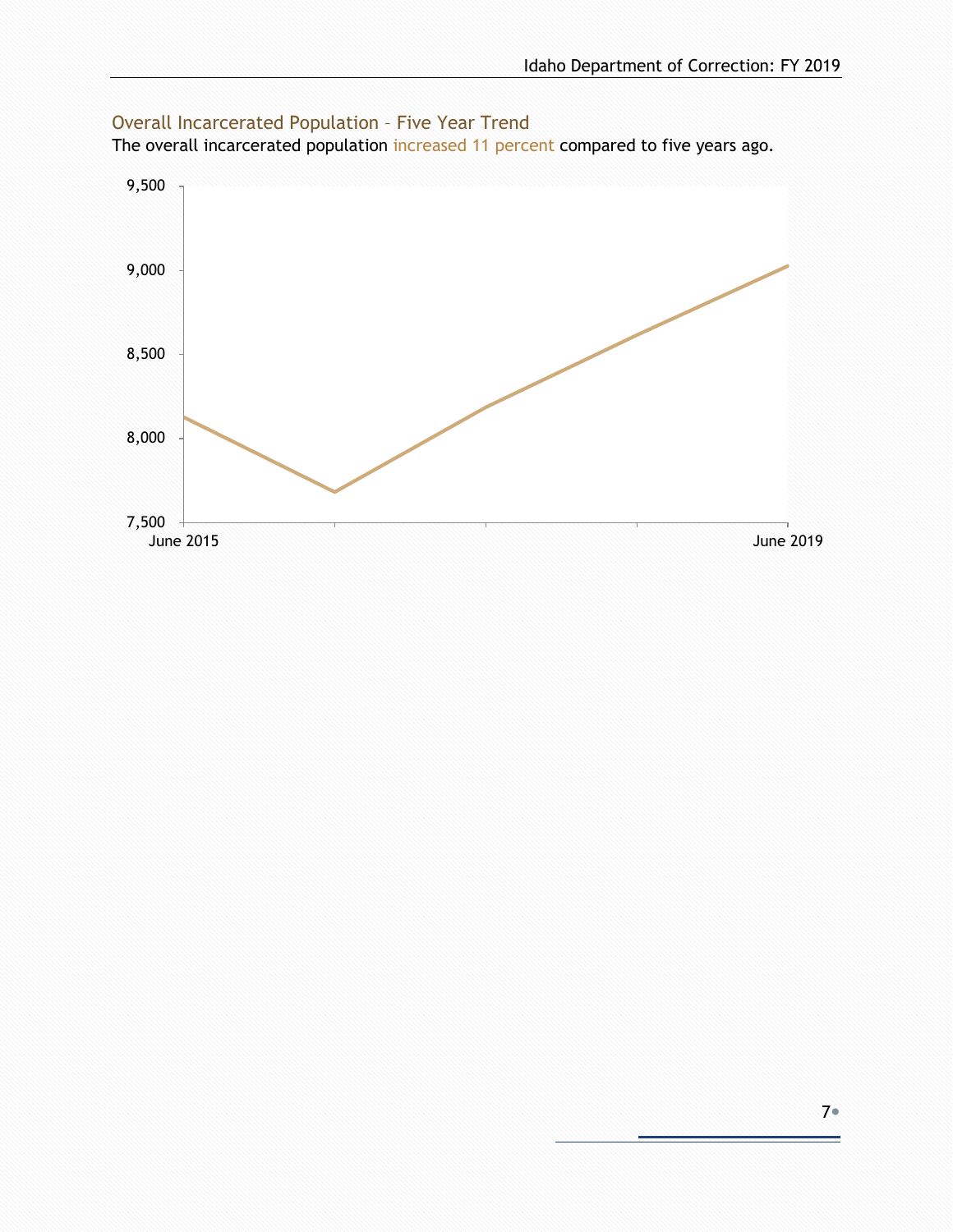## <span id="page-7-0"></span>1.2 Incarcerated Population Distribution by Crime Group

| Crime Group           | Termer |       | Rider Parole Violator | Total |
|-----------------------|--------|-------|-----------------------|-------|
| Murder & Manslaughter | 407    | 1     | 1                     | 409   |
| Sex                   | 1,258  | 72    | 76                    | 1,406 |
| Assault               | 1,424  | 247   | 134                   | 1,805 |
| Property              | 1,091  | 302   | 148                   | 1,541 |
| Alcohol               | 415    | 108   | 49                    | 572   |
| <b>Drug</b>           | 1,977  | 705   | 194                   | 2,876 |
| Pending               | 6      | 1     | 0                     | 7     |
| Total                 | 6,578  | 1.436 | 602                   | 8,616 |
|                       |        |       |                       |       |

<span id="page-7-1"></span>Incarcerated Population Counts by Crime Group and Legal Status – June 2018

#### <span id="page-7-2"></span>Incarcerated Population Counts by Crime Group and Legal Status – June 2019

|              |        | %        |       | $\%$     | Parole   | %         |       | %        |
|--------------|--------|----------|-------|----------|----------|-----------|-------|----------|
| Crime Group  | Termer | Change   | Rider | Change   | Violator | Change    | Total | Change   |
| Murder &     |        |          |       |          |          |           |       |          |
| Manslaughter | 412    | 1.23%    | 6     | 500.00%  | 5        | 400.00%   | 423   | 3.42%    |
| Sex          | 1,255  | $-0.24%$ | 73    | 1.39%    | 63       | $-17.11%$ | 1,391 | $-1.07%$ |
| Assault      | 1,588  | 11.52%   | 229   | $-7.29%$ | 129      | $-3.73%$  | 1,946 | 7.81%    |
| Property     | 1,034  | $-5.22%$ | 273   | $-9.60%$ | 128      | $-13.51%$ | 1,435 | $-6.88%$ |
| Alcohol      | 472    | 13.73%   | 141   | 30.56%   | 33       | $-32.65%$ | 646   | 12.94%   |
| Drug         | 2,153  | 8.90%    | 776   | 10.07%   | 245      | 26.29%    | 3,174 | 10.36%   |
| Pending      | 6      | 0.00%    | 6     | 500.00%  | 0        | 0.00%     | 12    | 71.43%   |
| Total        | 6,920  | 5.20%    | 1,504 | 4.74%    | 603      | 0.17%     | 9,027 | 4.77%    |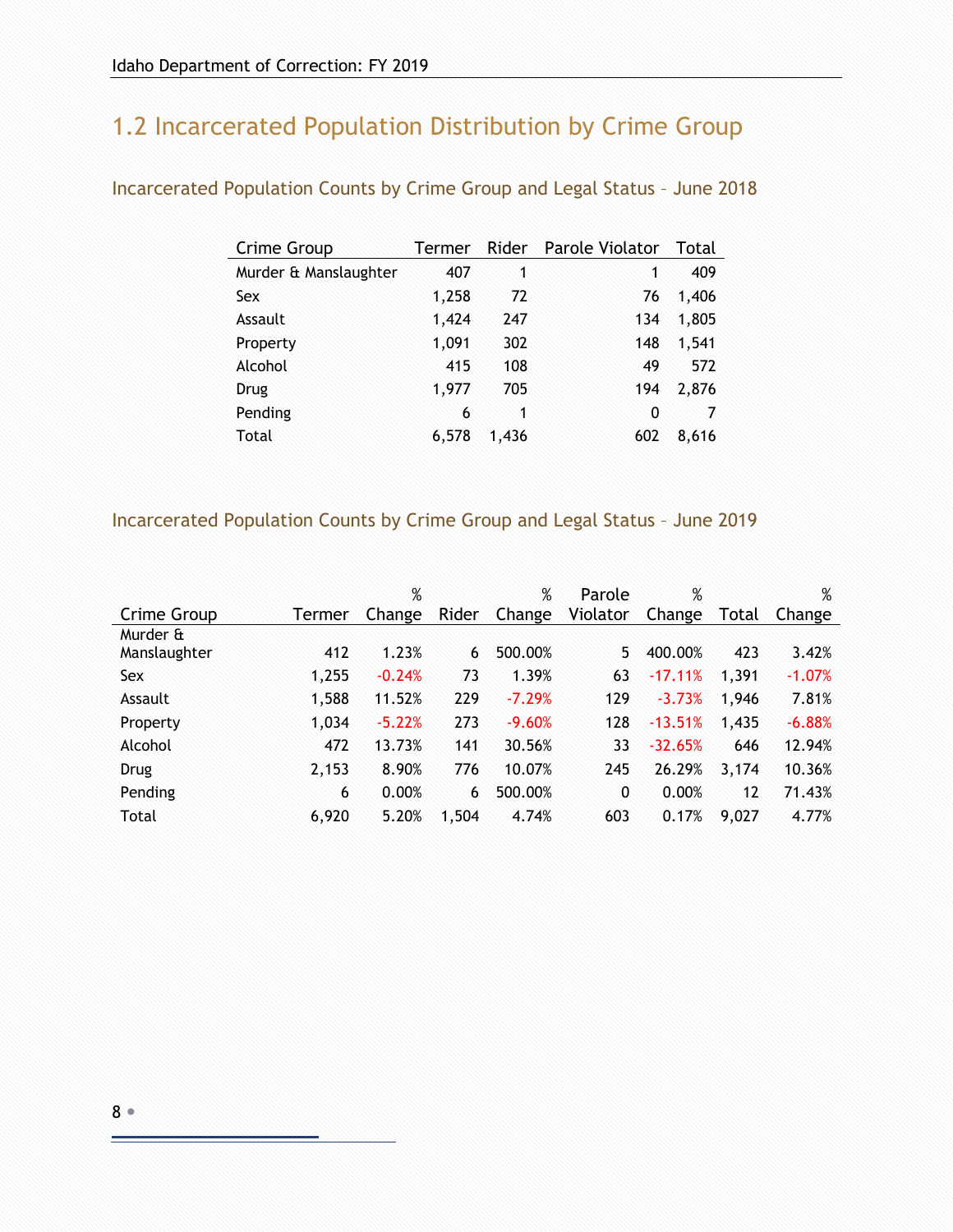| Crime Group           |       |       | Termer Rider Parole Violator Total |       |
|-----------------------|-------|-------|------------------------------------|-------|
| Murder & Manslaughter | 27.87 | 24.00 | 24.00                              | 27.85 |
| <b>Sex</b>            | 25.73 | 19.37 | 24.30                              | 25.31 |
| Assault               | 31.56 | 27.93 | 28.46                              | 30.82 |
| Property              | 31.57 | 28.80 | 27.16                              | 30.60 |
| Alcohol               | 27.57 | 23.35 | 26.71                              | 26.71 |
| Drug                  | 30.95 | 29.32 | 29.02                              | 30.42 |
| Total                 | 29.84 | 28.03 | 27.65                              | 29.38 |

<span id="page-8-0"></span>Incarcerated Population Average LSI-R Score by Crime Group and Legal Status – June 2018

<span id="page-8-1"></span>Incarcerated Population Average LSI-R Score by Crime Group and Legal Status – June 2019

|              |        | $\%$     |       | $\%$     | Parole   | $\%$       |       | $\%$     |
|--------------|--------|----------|-------|----------|----------|------------|-------|----------|
| Crime Group  | Termer | Change   | Rider | Change   | Violator | Change     | Total | Change   |
| Murder &     |        |          |       |          |          |            |       |          |
| Manslaughter | 27.43  | $-1.58%$ | 23.83 | $-0.71%$ | 20.60    | $-14.17%$  | 27.28 | $-2.05%$ |
| Sex          | 25.14  | $-2.29%$ | 21.10 | 8.93%    | 21.60    | $-11.11\%$ | 24.75 | $-2.21%$ |
| Assault      | 30.93  | $-2.00%$ | 27.97 | 0.14%    | 26.47    | $-6.99%$   | 30.28 | $-1.75%$ |
| Property     | 31.09  | $-1.52%$ | 29.22 | 1.46%    | 25.56    | $-5.89%$   | 30.24 | $-1.18%$ |
| Alcohol      | 26.74  | $-3.01%$ | 24.01 | 2.83%    | 25.18    | $-5.73%$   | 26.07 | $-2.40%$ |
| Drug         | 30.29  | $-2.13%$ | 29.48 | 0.55%    | 27.84    | $-4.07%$   | 29.89 | $-1.74%$ |
| Total        | 29.26  | $-1.94%$ | 28.26 | 0.82%    | 26.25    | $-5.06%$   | 28.88 | $-1.70%$ |

The Level of Service Inventory-Revised (LSI-R) score collects information regarding factors that include the offender's criminal history, education, family situation, and alcohol or drug problems, and calculates a score indicating the risks and needs said offender represents.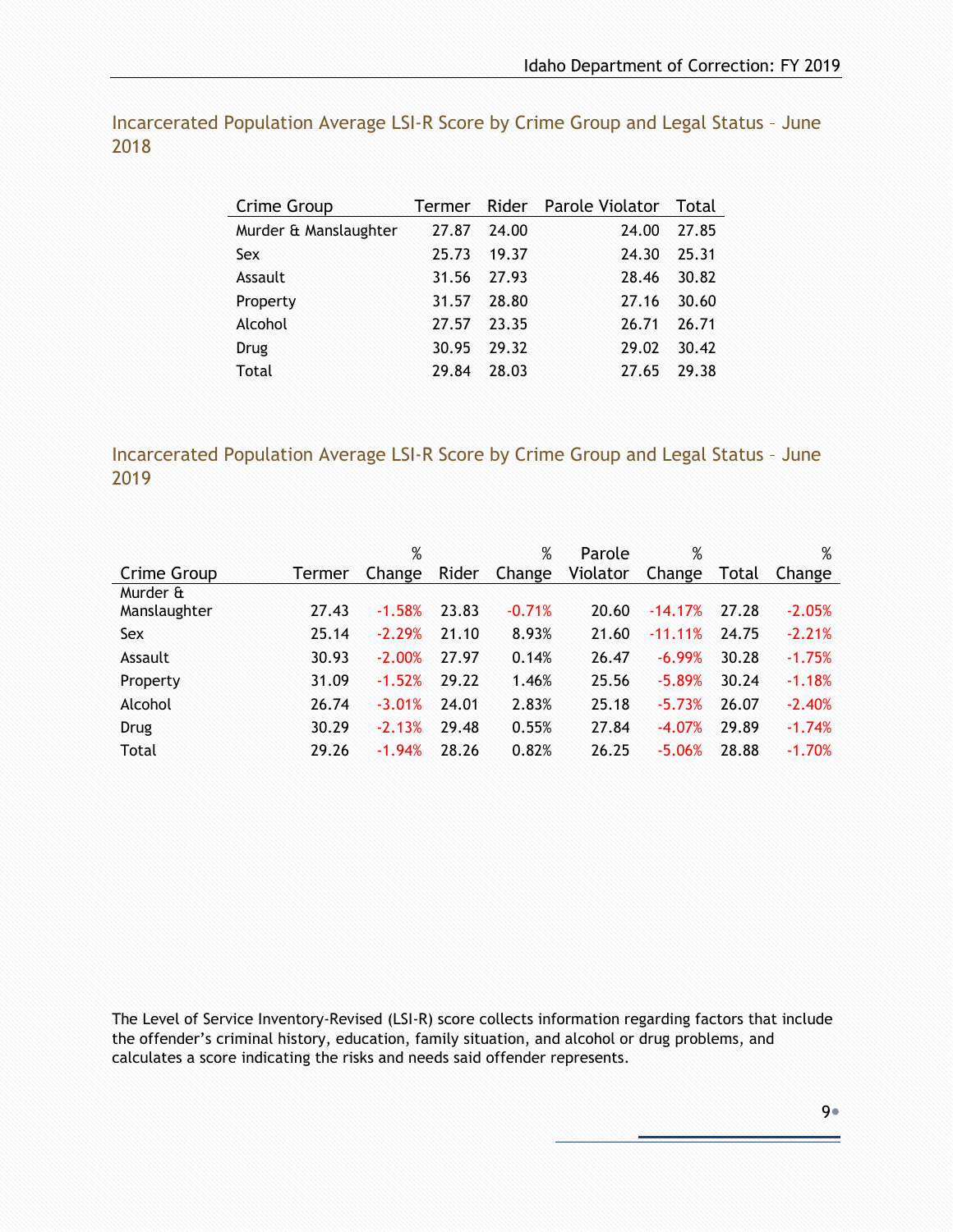

### <span id="page-9-0"></span>Overall Incarcerated Population Distribution by Crime Group – June 2018

33 percent of the overall incarcerated population were incarcerated on drug charges.

#### <span id="page-9-1"></span>Overall Incarcerated Population Distribution by Crime Group – June 2019

35 percent of the overall incarcerated population were incarcerated on drug charges.



10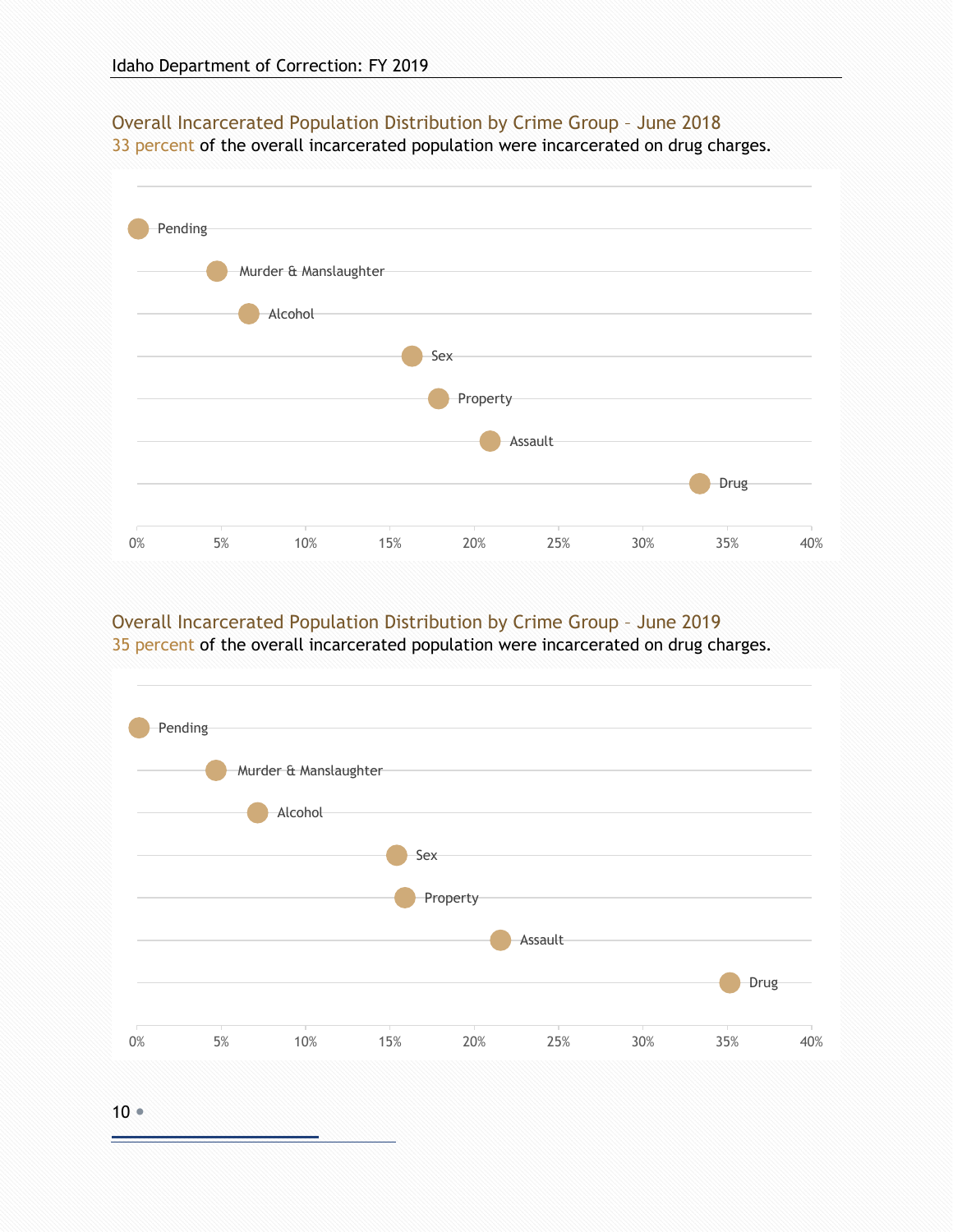## <span id="page-10-0"></span>1.3 Incarcerated Population Distribution by Facility

#### <span id="page-10-1"></span>Overall Incarcerated Population Distribution by Facility Type

As of June 2019, 9 percent of the overall incarcerated population were held in Contract Beds, an increase from June 2018 by 96 percent. The majority were held in Institutions, as opposed to those in County Jails or Reentry Centers.

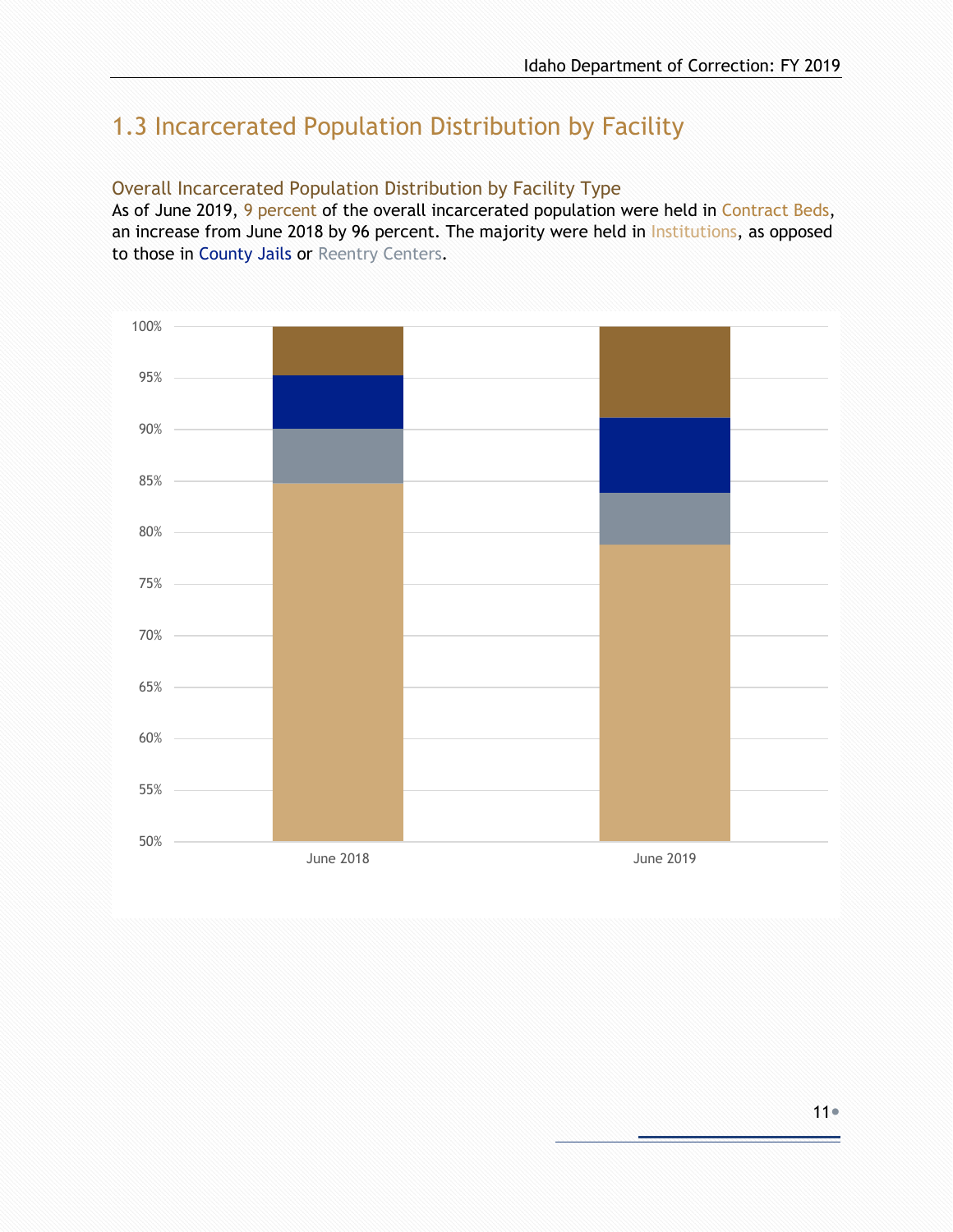|                                           |                                                          |                 |          | $%$ of         |
|-------------------------------------------|----------------------------------------------------------|-----------------|----------|----------------|
| Institution                               | <b>Facility Name</b>                                     | Gender          | N        | Total          |
| <b>IMSI</b>                               | Idaho Maximum Security Institution                       | Male            | 545      | 6.33%          |
| <b>ISCI</b>                               | <b>Idaho State Correctional Institution</b>              | Male            | 1,406    | 16.32%         |
| <b>SICI</b>                               | South Idaho Correctional Institution                     | Male            | 659      | 7.65%          |
| ICIO                                      | Idaho Correctional Institution - Orofino                 | Male            | 585      | 6.79%          |
| <b>NICI</b>                               | North Idaho Correctional Institution                     | Male            | 412      | 4.78%          |
| <b>SAWC</b>                               | St. Anthony Work Camp                                    | Male            | 270      | 3.13%          |
| <b>PWCC</b>                               | Pocatello Women's Correctional Center                    | Female          | 368      | 4.27%          |
| <b>SBWCC</b>                              | South Boise Women's Correctional Center                  | Female          | 319      | 3.70%          |
| <b>PRC-SICI</b>                           | Pre-Release Center - SICI                                | Female          | 138      | 1.60%          |
| <b>CAPP</b>                               | Correctional Alternative Placement                       | Male            | 429      | 4.98%          |
| <b>ISCC</b>                               | Program<br>Idaho State Correctional Center               | Male            | 2,174    | 25.23%         |
|                                           |                                                          |                 |          |                |
|                                           |                                                          |                 |          | % of           |
| <b>Reentry Center</b><br><b>CRC</b> Nampa | <b>Facility Name</b><br>Community Reentry Center - Nampa | Gender<br>Male  | N<br>114 | Total<br>1.32% |
| <b>CRC Idaho Falls</b>                    |                                                          | Male            | 113      | 1.31%          |
|                                           | Community Reentry Center - Idaho Falls                   | Male            | 108      | 1.25%          |
| <b>CRC</b> Treasure<br>Valley             | <b>Community Reentry Center - Treasure</b><br>Valley     |                 |          |                |
| <b>CRC East Boise</b>                     | Community Reentry Center - East Boise                    | Female          | 123      | 1.43%          |
|                                           |                                                          |                 |          |                |
| County Jails,                             |                                                          |                 |          | % of           |
| <b>Contract Beds</b>                      | <b>Facility Name</b><br><b>County Jails</b>              | Gender<br>Male, | N<br>447 | Total<br>5.19% |
| <b>County Jails</b>                       |                                                          | Female          |          |                |
| <b>Bonneville</b>                         | Bonneville Contract County Jail Beds                     | Male,           | 100      | 1.16%          |
| Contract                                  |                                                          | Female          |          |                |
| Karnes County,<br>TX                      | Karnes County Correctional Center<br>(Contract)          | Male            | 306      | 3.55%          |
|                                           |                                                          |                 |          |                |
|                                           |                                                          |                 |          | $%$ of         |
| <b>Facility Type</b>                      |                                                          |                 | N        | Total          |
| Institutions                              |                                                          |                 | 7,305    | 84.78%         |
| <b>Reentry Centers</b>                    |                                                          |                 | 458      | 5.32%          |
| <b>County Jails</b>                       |                                                          |                 | 447      | 5.19%          |
| <b>Contract Beds</b>                      |                                                          |                 | 406      | 4.71%          |
| <b>Total</b>                              |                                                          |                 | 8,616    | 100.00%        |

## <span id="page-11-0"></span>Overall Incarcerated Population Distribution by Facility – June 2018

÷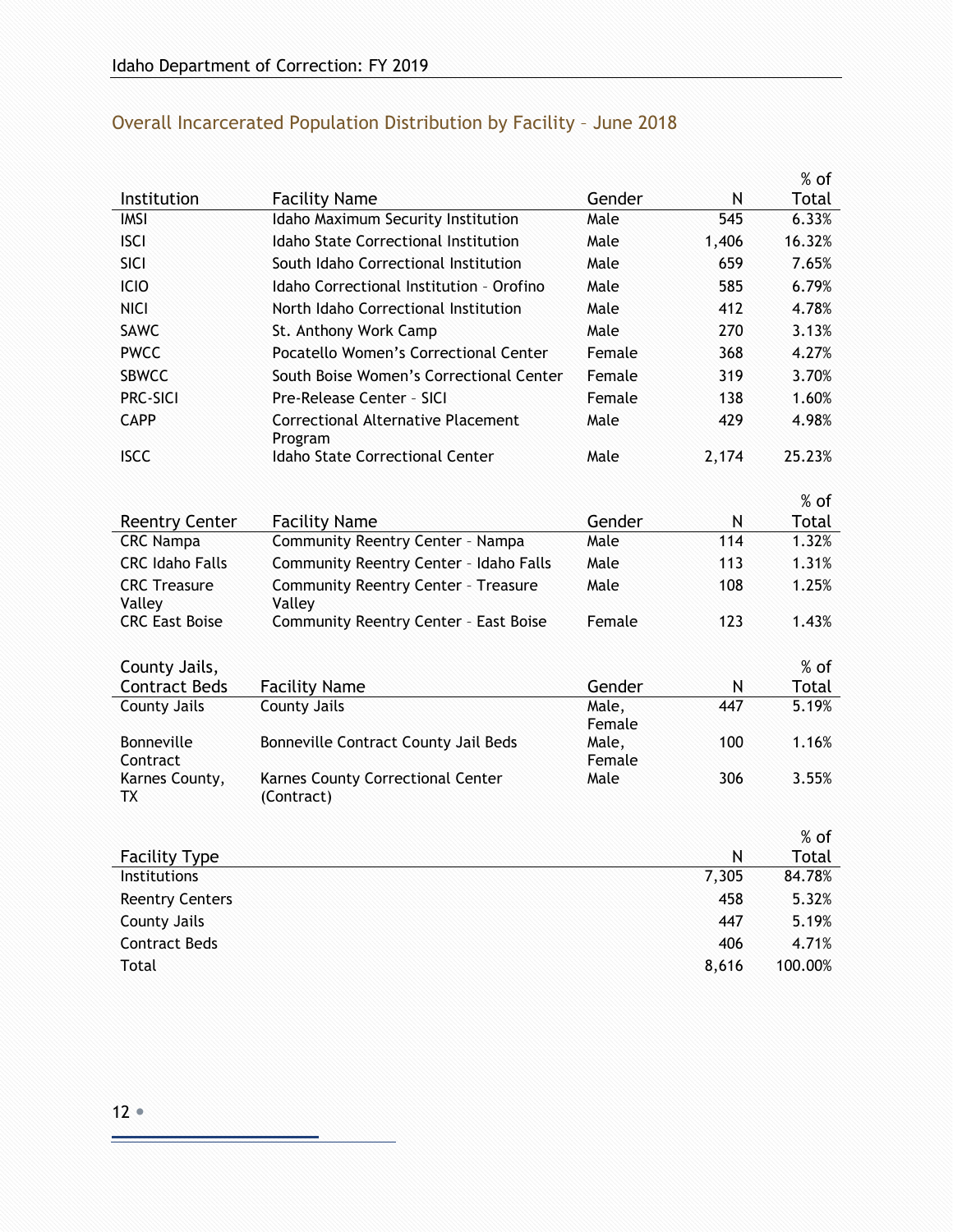|                                      |         |                                                      |                 |            |                      | $%$ of          |
|--------------------------------------|---------|------------------------------------------------------|-----------------|------------|----------------------|-----------------|
| Institution                          |         | <b>Facility Name</b>                                 | Gender          | N          | % Change             | Total           |
| <b>IMSI</b>                          |         | Idaho Maximum Security Institution                   | Male            | 472        | $-13.39%$            | 5.23%           |
| <b>ISCI</b>                          |         | Idaho State Correctional Institution                 | Male            | 1,439      | 2.35%                | 15.94%          |
| SICI                                 |         | South Idaho Correctional Institution                 | Male            | 371        | $-43.70%$            | 4.11%           |
| ICIO                                 |         | Idaho Correctional Institution - Orofino             | Male            | 585        | 0.00%                | 6.48%           |
| <b>NICI</b>                          |         | North Idaho Correctional Institution                 | Male            | 429        | 4.13%                | 4.75%           |
| <b>SAWC</b>                          |         | St. Anthony Work Camp                                | Male            | 271        | 0.37%                | 3.00%           |
| <b>PWCC</b>                          |         | Pocatello Women's Correctional Center                | Female          | 317        | $-13.86%$            | 3.51%           |
| <b>SBWCC</b>                         |         | South Boise Women's Correctional Center              | Female          | 297        | $-6.90%$             | 3.29%           |
| <b>PRC-SICI</b>                      |         | Pre-Release Center - SICI                            | Female          | 333        | 141.30%              | 3.69%           |
| <b>CAPP</b>                          | Program | Correctional Alternative Placement                   | Male            | 423        | $-1.40%$             | 4.69%           |
| <b>ISCC</b>                          |         | Idaho State Correctional Center                      | Male            | 2,180      | 0.28%                | 24.15%          |
|                                      |         |                                                      |                 |            |                      | $%$ of          |
| <b>Reentry Center</b>                |         | <b>Facility Name</b>                                 | Gender          | N          | % Change             | Total           |
| <b>CRC Nampa</b>                     |         | Community Reentry Center - Nampa                     | Male            | 115        | 0.88%                | 1.27%           |
| <b>CRC Idaho Falls</b>               |         | Community Reentry Center - Idaho                     | Male            | 112        | $-0.88%$             | 1.24%           |
|                                      |         | Falls                                                |                 |            |                      |                 |
| <b>CRC Treasure</b><br>Valley        |         | <b>Community Reentry Center - Treasure</b><br>Valley | Male            | 104        | $-3.70%$             | 1.15%           |
| <b>CRC East Boise</b>                |         | Community Reentry Center - East<br><b>Boise</b>      | Female          | 125        | 1.63%                | 1.38%           |
|                                      |         |                                                      |                 |            |                      |                 |
| County Jails,                        |         |                                                      |                 |            |                      | % of            |
| <b>Contract Beds</b>                 |         | <b>Facility Name</b>                                 | Gender          | N          | % Change             | Total           |
| County Jails                         |         | County Jails                                         | Male,<br>Female | 658        | 47.20%               | 7.29%           |
| Bonneville                           |         | Bonneville Contract County Jail                      | Male,           | 97         | $-3.00%$             | 1.07%           |
| Contract                             |         | <b>Beds</b>                                          | Female          |            |                      |                 |
| Jefferson                            |         | Jefferson Contract County Jail                       | Male            | 41         | <b>NA</b>            | 0.45%           |
| Contract                             |         | <b>Beds</b>                                          |                 |            |                      |                 |
| Eagle Pass, TX                       |         | <b>Eagle Pass Correction Facility</b><br>(Contract)  | Male            | 658        | NA                   | 7.29%           |
|                                      |         |                                                      |                 |            |                      |                 |
|                                      |         |                                                      |                 |            |                      | $%$ of          |
| <b>Facility Type</b><br>Institutions |         |                                                      |                 | N<br>7,117 | % Change<br>$-2.57%$ | Total<br>78.84% |
|                                      |         |                                                      |                 |            |                      |                 |
| <b>Reentry Centers</b>               |         |                                                      |                 | 456        | $-0.44%$             | 5.05%           |
| <b>County Jails</b>                  |         |                                                      |                 | 658        | 47.20%               | 7.29%           |
| <b>Contract Beds</b>                 |         |                                                      |                 | 796        | 96.06%               | 8.82%           |
| Total                                |         |                                                      |                 | 9,027      | 4.77%                | 100.00%         |

## <span id="page-12-0"></span>Overall Incarcerated Population Distribution by Facility – June 2019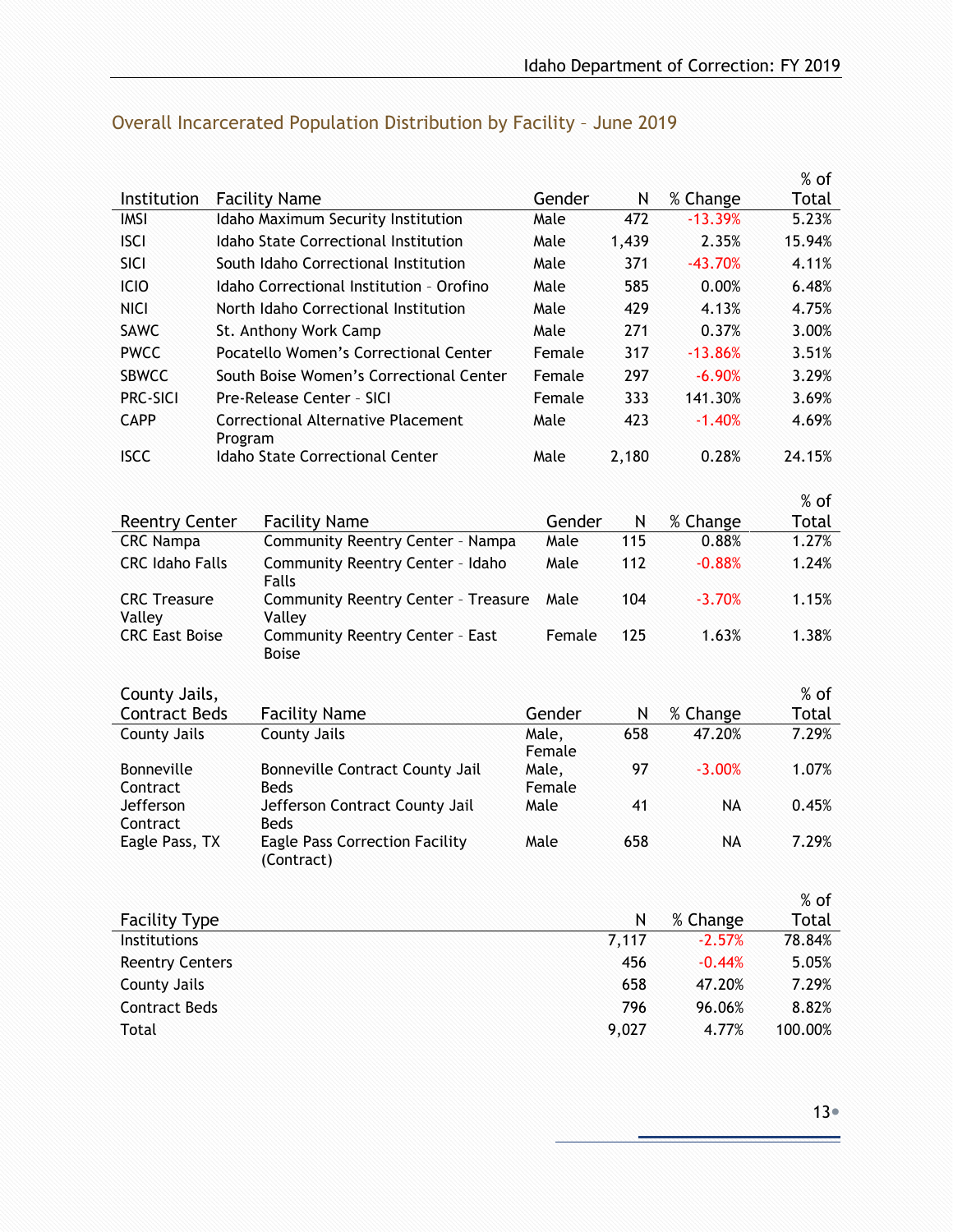# <span id="page-13-0"></span>1.4 Incarcerated Population Distribution by Demographics

| Age Range | Male  | % of Male | Female | % of Female | Total | % of Total |
|-----------|-------|-----------|--------|-------------|-------|------------|
| $18 - 24$ | 835   | 11.21%    | 135    | 11.55%      | 970   | 11.26%     |
| $25 - 34$ | 2,533 | 34.01%    | 501    | 42.86%      | 3,034 | 35.21%     |
| $35 - 44$ | 1,992 | 26.75%    | 324    | 27.72%      | 2,316 | 26.88%     |
| $45 - 54$ | 1,228 | 16.49%    | 149    | 12.75%      | 1,377 | 15.98%     |
| $55 - 64$ | 637   | 8.55%     | 50     | 4.28%       | 687   | 7.97%      |
| $65+$     | 222   | 2.98%     | 10     | 0.86%       | 232   | 2.69%      |
| Total     | 7,447 | 100.00%   | 1,169  | 100.00%     | 8,616 | 100.00%    |

<span id="page-13-1"></span>Overall Incarcerated Population Distribution by Demographics – June 2018

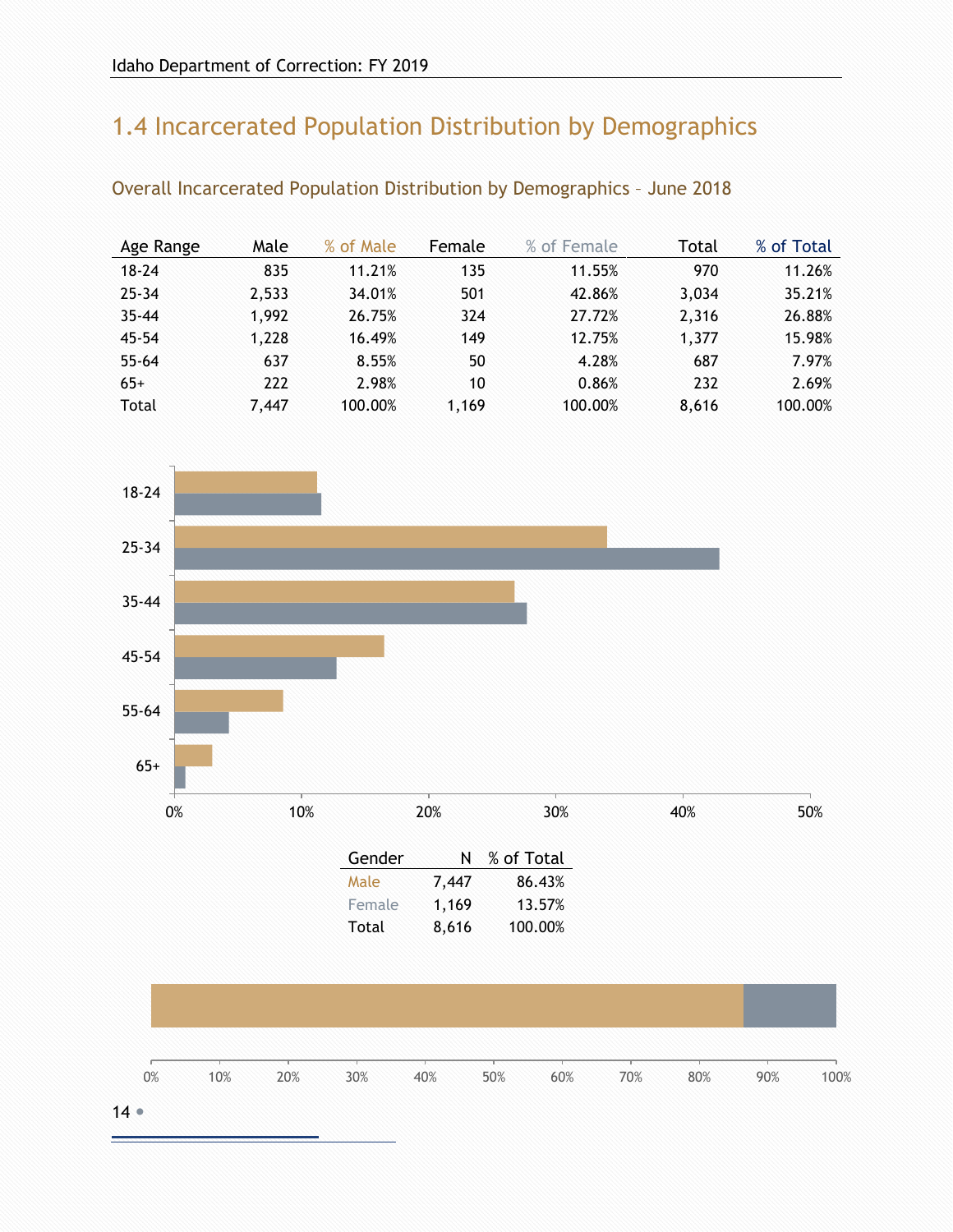| Ethnicity                 | Male  | % of Male | Female | % of Female | Total | % of Total |
|---------------------------|-------|-----------|--------|-------------|-------|------------|
| Asian                     | 38    | 0.51%     | 5      | 0.43%       | 43    | 0.50%      |
| Black or African American | 228   | 3.06%     | 19     | 1.63%       | 247   | 2.87%      |
| Hispanic or Latino        | 1,218 | 16.36%    | 123    | 10.52%      | 1,341 | 15.56%     |
| Indian                    | 265   | 3.56%     | 67     | 5.73%       | 332   | 3.85%      |
| Other                     | 71    | 0.95%     | 15     | 1.28%       | 86    | 1.00%      |
| <b>Unknown</b>            | 79    | 1.06%     | 35     | 2.99%       | 114   | 1.32%      |
| White                     | 5,548 | 74.50%    | 905    | 77.42%      | 6,453 | 74.90%     |
| Total                     | 7,447 | 100.00%   | 1,169  | 100.00%     | 8,616 | 100.00%    |

75 percent of the total incarcerated population were white. The remaining 25 percent are broken out as follows:

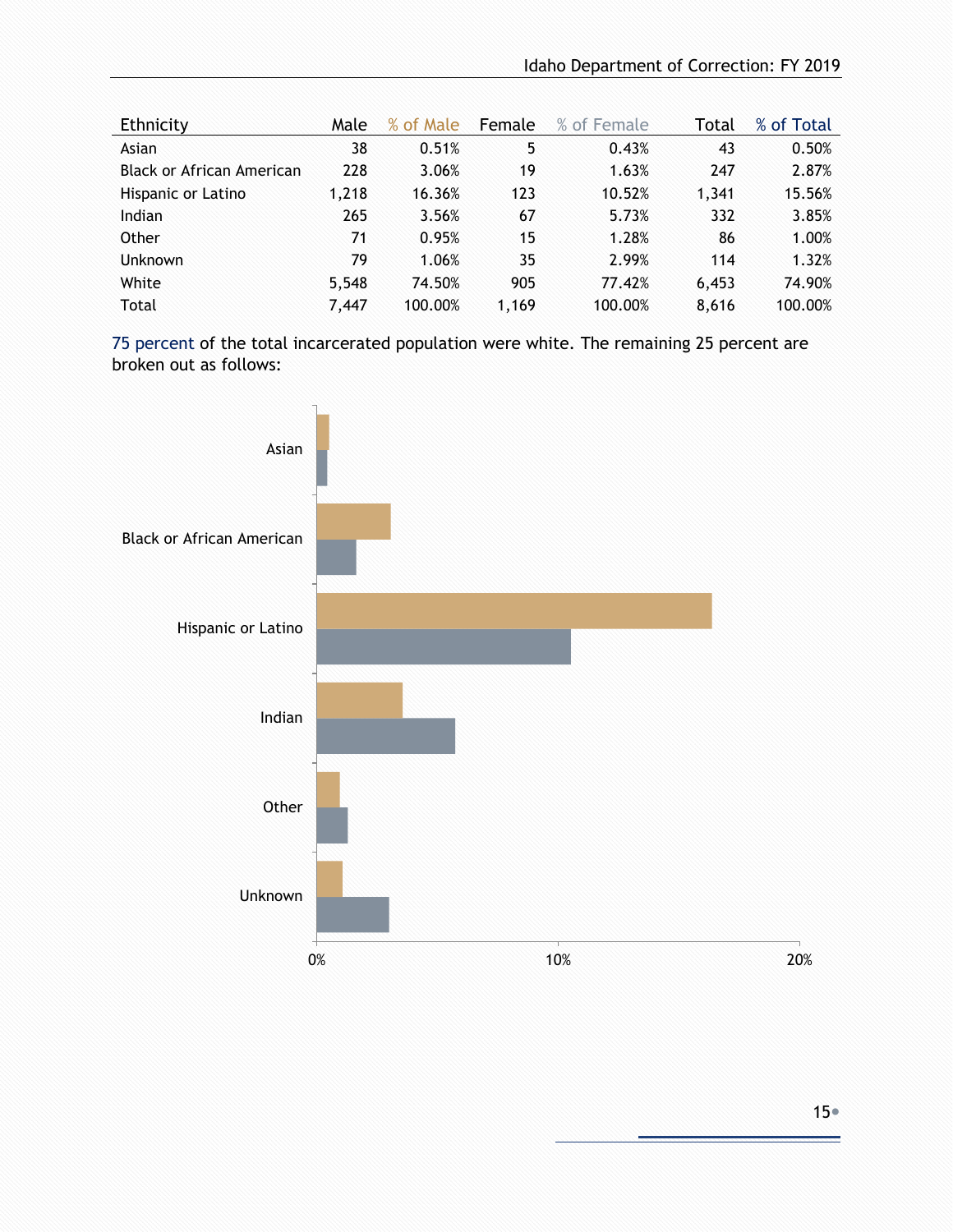| Age       |       | $%$ of  | %        |        | $%$ of  | %         |       | $%$ of       | %        |
|-----------|-------|---------|----------|--------|---------|-----------|-------|--------------|----------|
| Range     | Male  | Male    | Change   | Female | Female  | Change    | Total | <b>Total</b> | Change   |
| $18 - 24$ | 808   | 10.30%  | $-3.23%$ | 109    | 9.20%   | $-19.26%$ | 917   | 10.16%       | $-5.46%$ |
| $25 - 34$ | 2,687 | 34.26%  | 6.08%    | 510    | 43.04%  | 1.80%     | 3,197 | 35.42%       | 5.37%    |
| $35 - 44$ | 2,151 | 27.43%  | 7.98%    | 338    | 28.52%  | 4.32%     | 2,489 | 27.57%       | 7.47%    |
| $45 - 54$ | 1,245 | 15.88%  | 1.38%    | 162    | 13.67%  | 8.72%     | 1,407 | 15.59%       | 2.18%    |
| $55 - 64$ | 716   | 9.13%   | 12.40%   | 55     | 4.64%   | 10.00%    | 771   | 8.54%        | 12.23%   |
| $65+$     | 235   | 3.00%   | 5.86%    | 11     | 0.93%   | 10.00%    | 246   | 2.73%        | 6.03%    |
| Total     | 7,842 | 100.00% | 5.30%    | 1,185  | 100.00% | 1.37%     | 9,027 | 100.00%      | 4.77%    |

# $0\%$  10% 20% 30% 40% 50% 65+ 55-64 45-54 35-44 25-34 18-24

| N     | % of Total |
|-------|------------|
| 7,842 | 86.87%     |
| 1,185 | 13.13%     |
| 9,027 | 100.00%    |
|       |            |



 $16$ 

## <span id="page-15-0"></span>Overall Incarcerated Population Distribution by Demographics – June 2019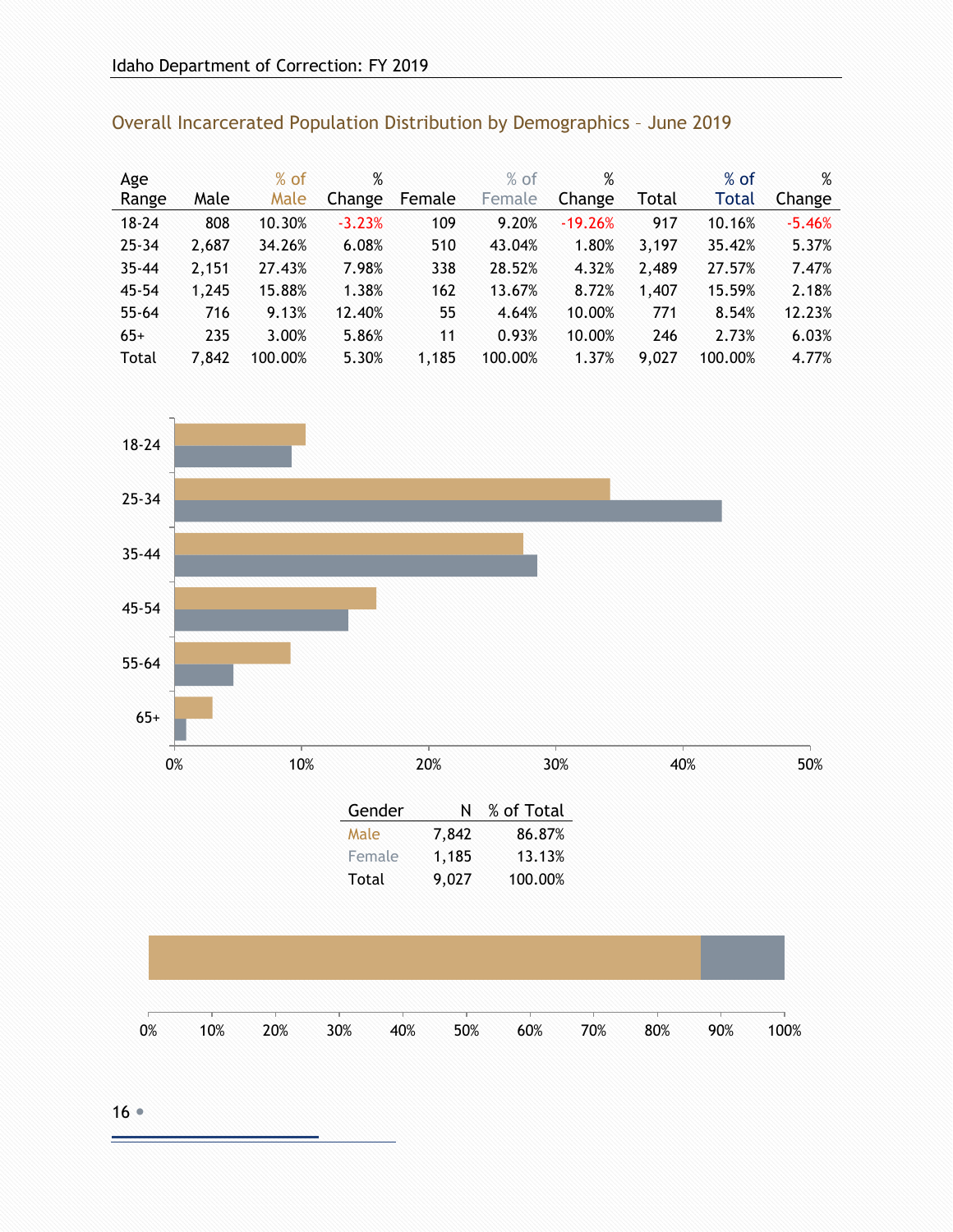|                                     |       | $%$ of  | %      |                | $%$ of  | %         |       | $%$ of  | %      |
|-------------------------------------|-------|---------|--------|----------------|---------|-----------|-------|---------|--------|
| Ethnicity                           | Male  | Male    | Change | Female         | Female  | Change    | Total | Total   | Change |
| Asian<br><b>Black or</b><br>African | 39    | 0.50%   | 2.63%  | $\overline{4}$ | 0.34%   | $-20.00%$ | 43    | 0.48%   | 0.00%  |
| American<br>Hispanic                | 260   | 3.32%   | 14.04% | 21             | 1.77%   | 10.53%    | 281   | 3.11%   | 13.77% |
| or Latino                           | 1,269 | 16.18%  | 4.19%  | 116            | 9.79%   | $-5.69%$  | 1,385 | 15.34%  | 3.28%  |
| Indian                              | 278   | 3.55%   | 4.91%  | 63             | 5.32%   | $-5.97%$  | 341   | 3.78%   | 2.71%  |
| Other                               | 94    | 1.20%   | 32.39% | 19             | 1.60%   | 26.67%    | 113   | 1.25%   | 31.40% |
| Unknown                             | 120   | 1.53%   | 51.90% | 43             | 3.63%   | 22.86%    | 163   | 1.81%   | 42.98% |
| White                               | 5,782 | 73.73%  | 4.22%  | 919            | 77.55%  | 1.55%     | 6,701 | 74.23%  | 3.84%  |
| Total                               | 7,842 | 100.00% | 5.30%  | 1,185          | 100.00% | 1.37%     | 9,027 | 100.00% | 4.27%  |

 74 percent of the total incarcerated population were white. The remaining 26 percent are broken out as follows:

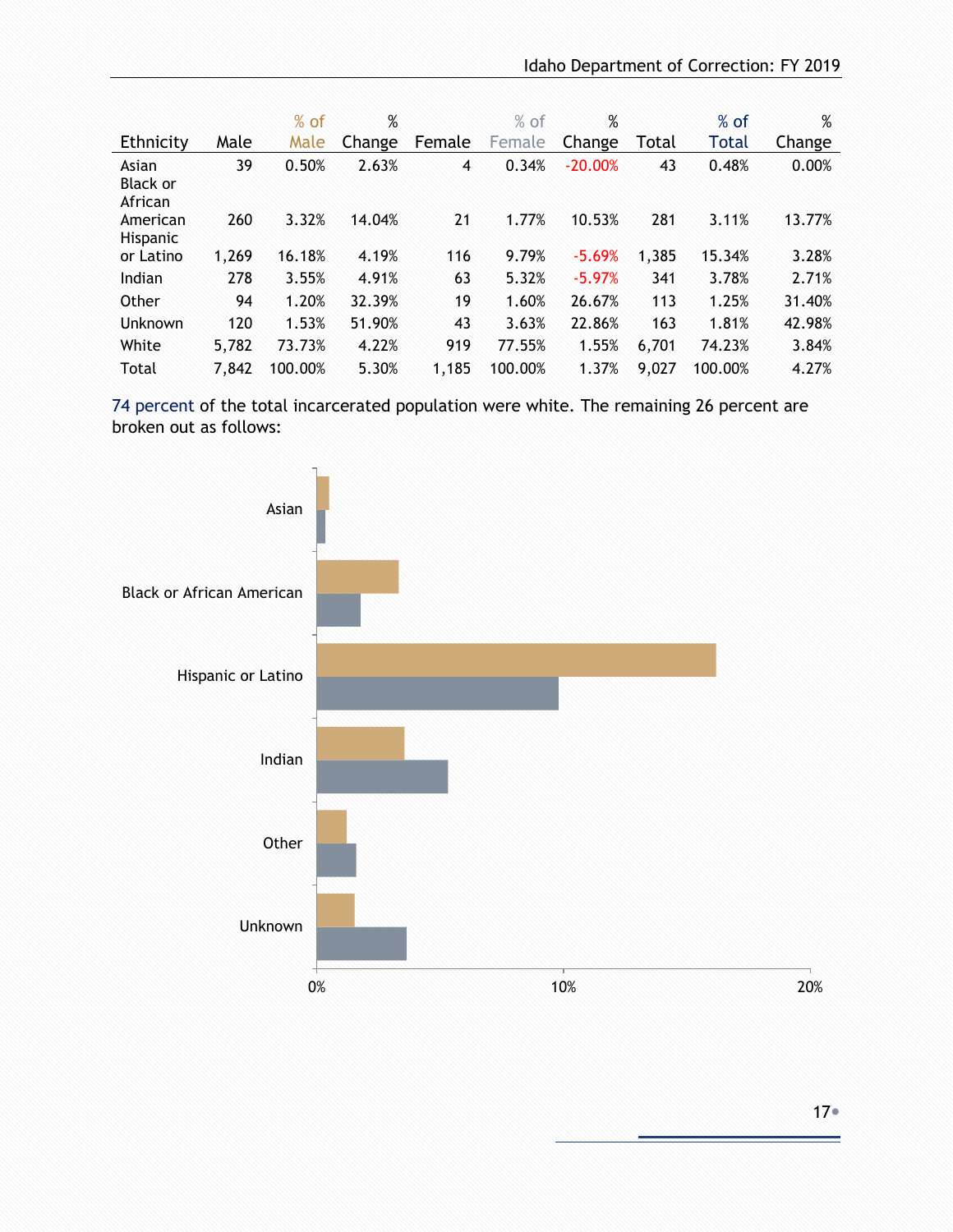# <span id="page-17-0"></span>**Section II**: Community Correction **Overview**

۳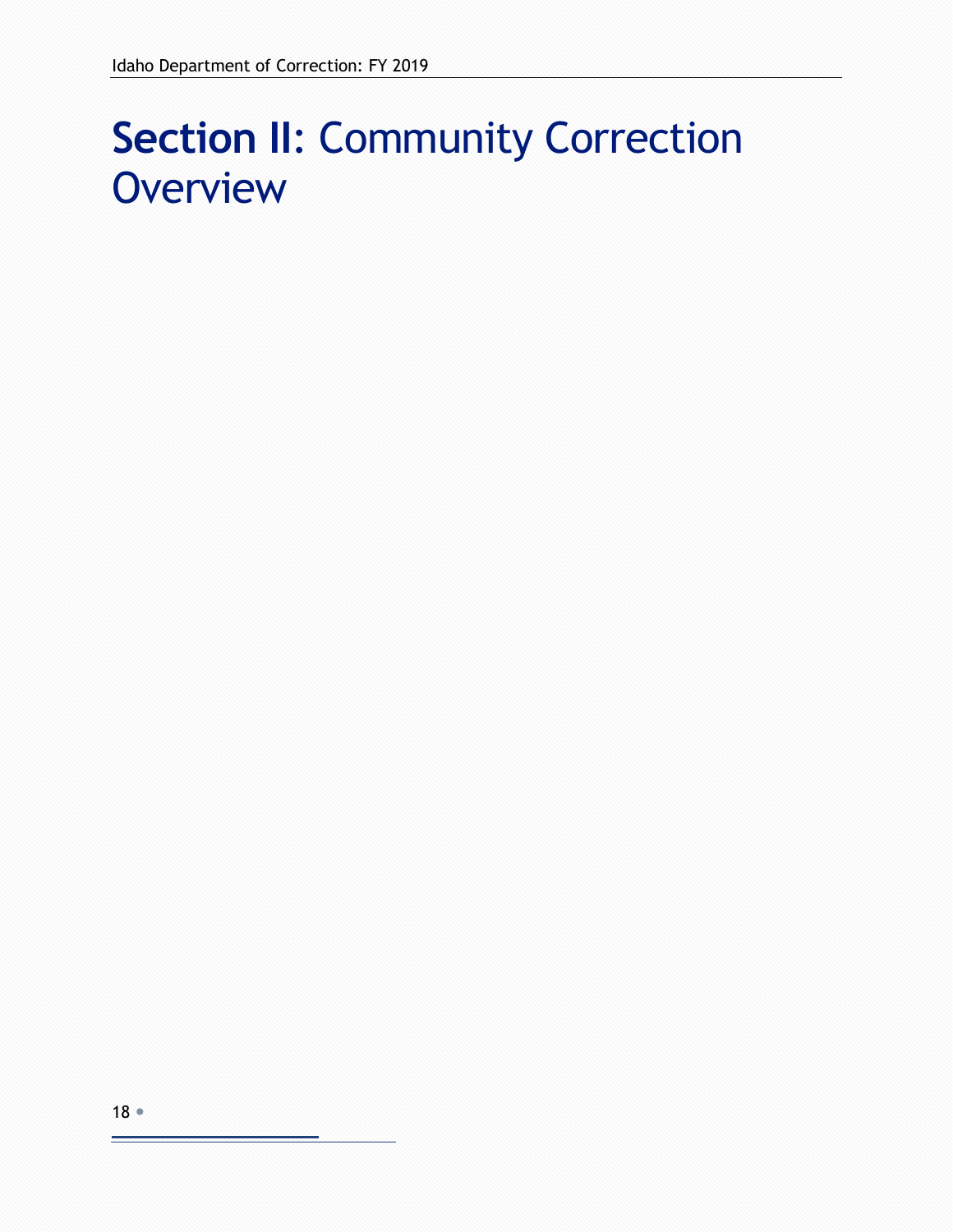# <span id="page-18-0"></span>2.1 Community Correction Population Trend

<span id="page-18-1"></span>

| <b>Community Correction Population</b> | Parole      | Probation    | <b>Total</b> |
|----------------------------------------|-------------|--------------|--------------|
| 30 June, 2018                          | 4,068       | 11,645       | 15,713       |
| 30 June, 2019                          | 4,256       | 12,564       | 16,820       |
|                                        |             |              |              |
| <b>Admissions and Releases</b>         |             |              |              |
| <b>Community Offender Admissions</b>   | Parole      | Probation    | Total        |
| <b>New Commitments</b>                 | 5           | 3,850        | 3,855        |
| Successful Rider                       | $\mathbf 0$ | 2,220        | 2,220        |
| Paroled (New)                          | 1,931       | $\mathbf{0}$ | 1,931        |
| <b>Reinstated Parole</b>               | 831         | 0            | 831          |
|                                        |             |              |              |
| <b>Community Offender Releases</b>     | Parole      | Probation    | Total        |
| To Probation or Parole                 | 6           | 18           | 24           |
| To Parole Violator                     | 1,780       | 0            | 1,780        |
| To Retained Jurisdiction (Rider)       | 0           | 1,236        | 1,236        |
| To Term Incarceration                  | 5           | 787          | 792          |
| Discharged                             | 788         | 3,110        | 3,898        |
|                                        |             |              |              |
| Net Admissions/Releases                | Parole      | Probation    | Total        |
| <b>Total FY19 Admissions</b>           | 2,767       | 6,070        | 8,837        |
| <b>Total FY19 Releases</b>             | 2,579       | 5,151        | 7,730        |
| Net Admissions/Releases                | 188         | 919          | 1,107        |
|                                        |             |              |              |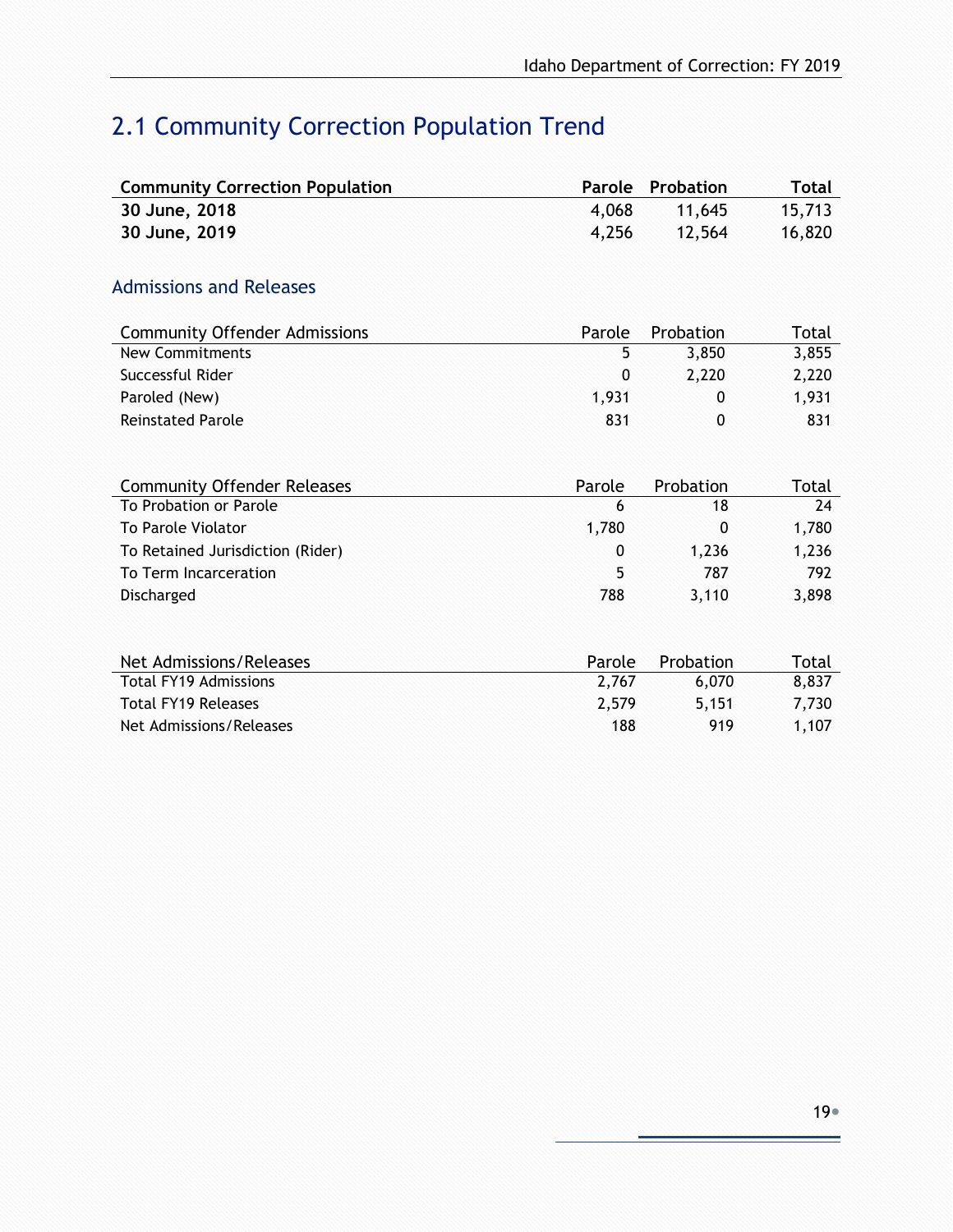#### <span id="page-19-0"></span>Overall Community Correction Population Distribution by Legal Status

75 percent of the overall community correction population were Probationers, as opposed to those on Parole.



#### <span id="page-19-1"></span>Overall Community Correction Population Trend

The overall community correction population increased 7 percent compared to twelve months ago.



| Month            | Ν      | % Change |
|------------------|--------|----------|
| <b>June 2018</b> | 15,713 |          |
| July             | 15,732 | 0.12%    |
| August           | 15,861 | 0.82%    |
| September        | 15,988 | 0.80%    |
| October          | 16,102 | 0.71%    |
| November         | 16,302 | 1.24%    |
| December         | 16,433 | 0.80%    |
| January          | 16,579 | 0.89%    |
| February         | 16,608 | 0.17%    |
| March            | 16,698 | 0.54%    |
| April            | 16,811 | 0.68%    |
| May              | 16,856 | 0.27%    |
| June 2019        | 16,820 | $-0.21%$ |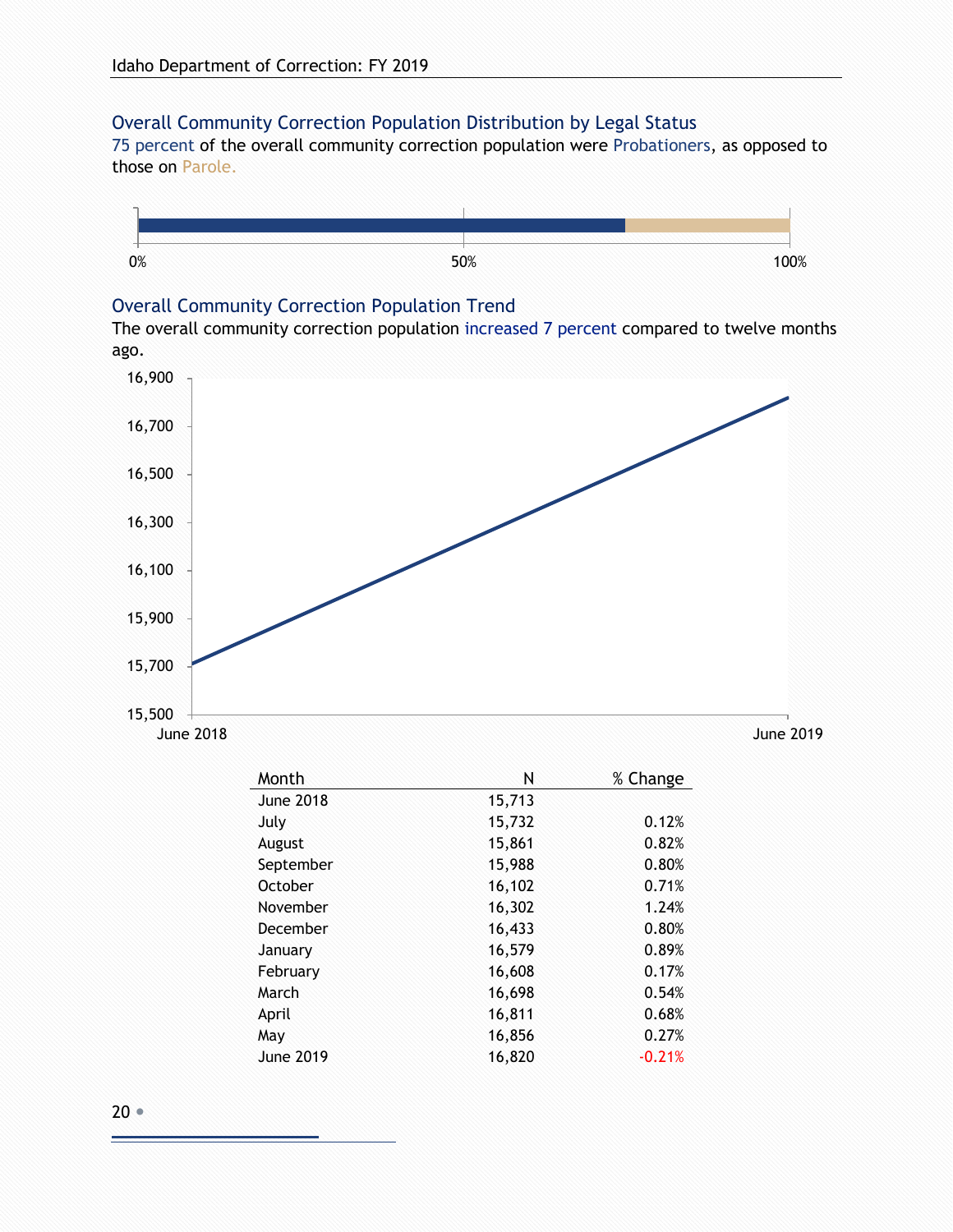

#### <span id="page-20-0"></span>Overall Community Correction Population – Five Year Trend

The overall community correction population increased 18 percent compared to five years ago.

Note: The community correction population counts include probationers and parolees supervised in Idaho's seven districts, including those on Interstate Compact to Idaho, those managed in the Limited Supervision Unit, and those on Interstate Compact from Idaho managed in other states.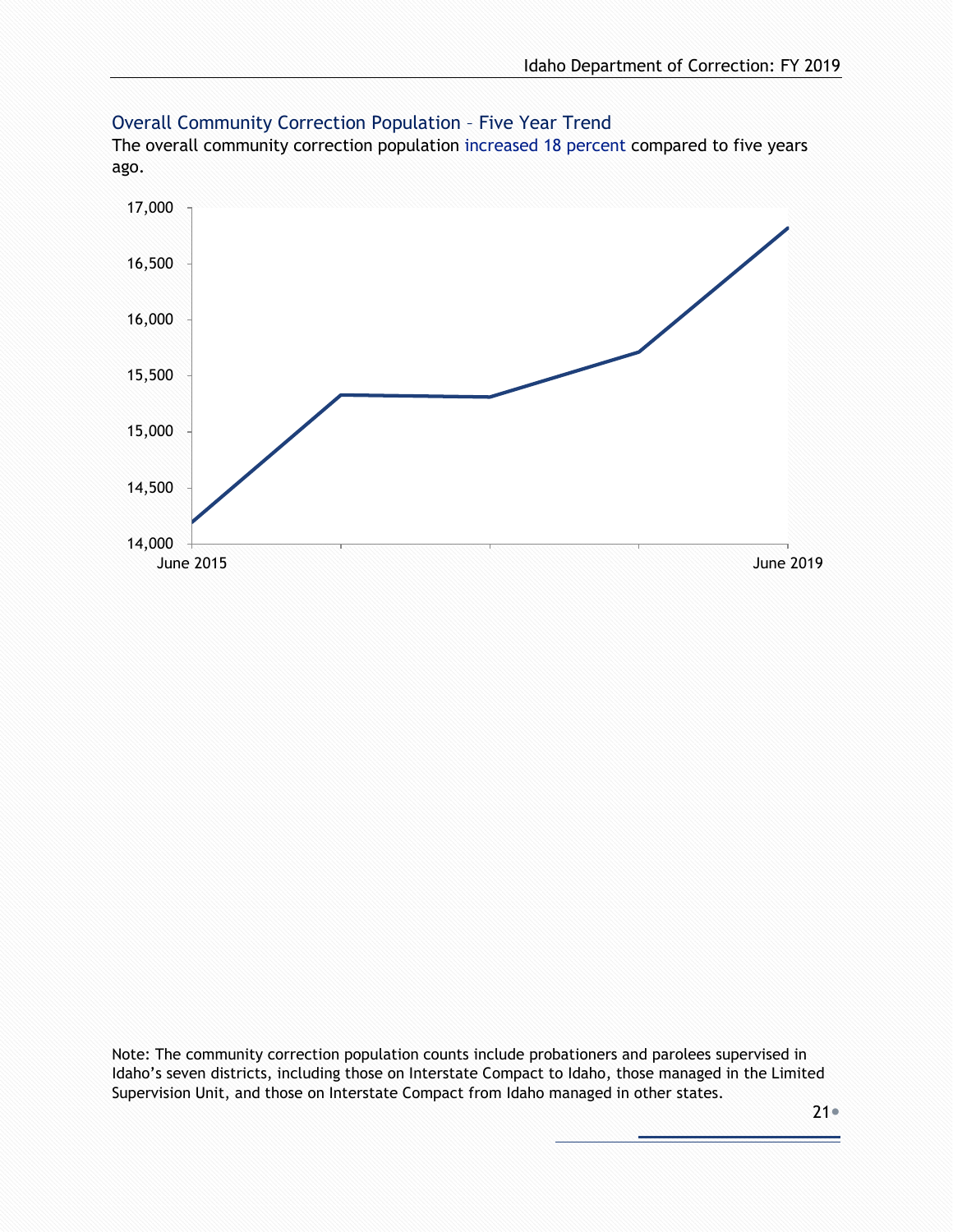## <span id="page-21-0"></span>2.2 Community Correction Population Distribution by Crime **Group**

#### <span id="page-21-1"></span>Community Correction Population Counts by Crime Group and Legal Status – June 2018

| Crime Group           | Parole | Probation | Total  |
|-----------------------|--------|-----------|--------|
| Murder & Manslaughter | 102    | 37        | 139    |
| Sex                   | 718    | 589       | 1,307  |
| Assault               | 735    | 1,824     | 2,559  |
| Property              | 814    | 2,429     | 3,243  |
| Alcohol               | 450    | 1,757     | 2,207  |
| Drug                  | 1,246  | 4,890     | 6,136  |
| Pending               | 3      | 119       | 122    |
| Total                 | 4,068  | 11,645    | 15,713 |

#### <span id="page-21-2"></span>Community Correction Population Counts by Crime Group and Legal Status – June 2019

| Crime Group           | Parole | % Change  | Probation | % Change | Total  | % Change |
|-----------------------|--------|-----------|-----------|----------|--------|----------|
| Murder & Manslaughter | 99     | $-2.94%$  | 46        | 24.32%   | 145    | 4.32%    |
| Sex                   | 749    | 4.32%     | 598       | 1.53%    | 1,347  | 3.06%    |
| Assault               | 736    | 0.14%     | 1,938     | 6.25%    | 2,674  | 4.49%    |
| Property              | 801    | $-1.60%$  | 2,527     | 4.03%    | 3,328  | 2.62%    |
| Alcohol               | 449    | $-0.22%$  | 1,764     | 0.40%    | 2,213  | 0.27%    |
| Drug                  | 1,420  | 13.96%    | 5,563     | 13.76%   | 6,983  | 13.80%   |
| Pending               | 2      | $-33.33%$ | 128       | 7.56%    | 130    | 6.56%    |
| Total                 | 4,256  | 4.62%     | 12,564    | 7.89%    | 16,820 | 7.05%    |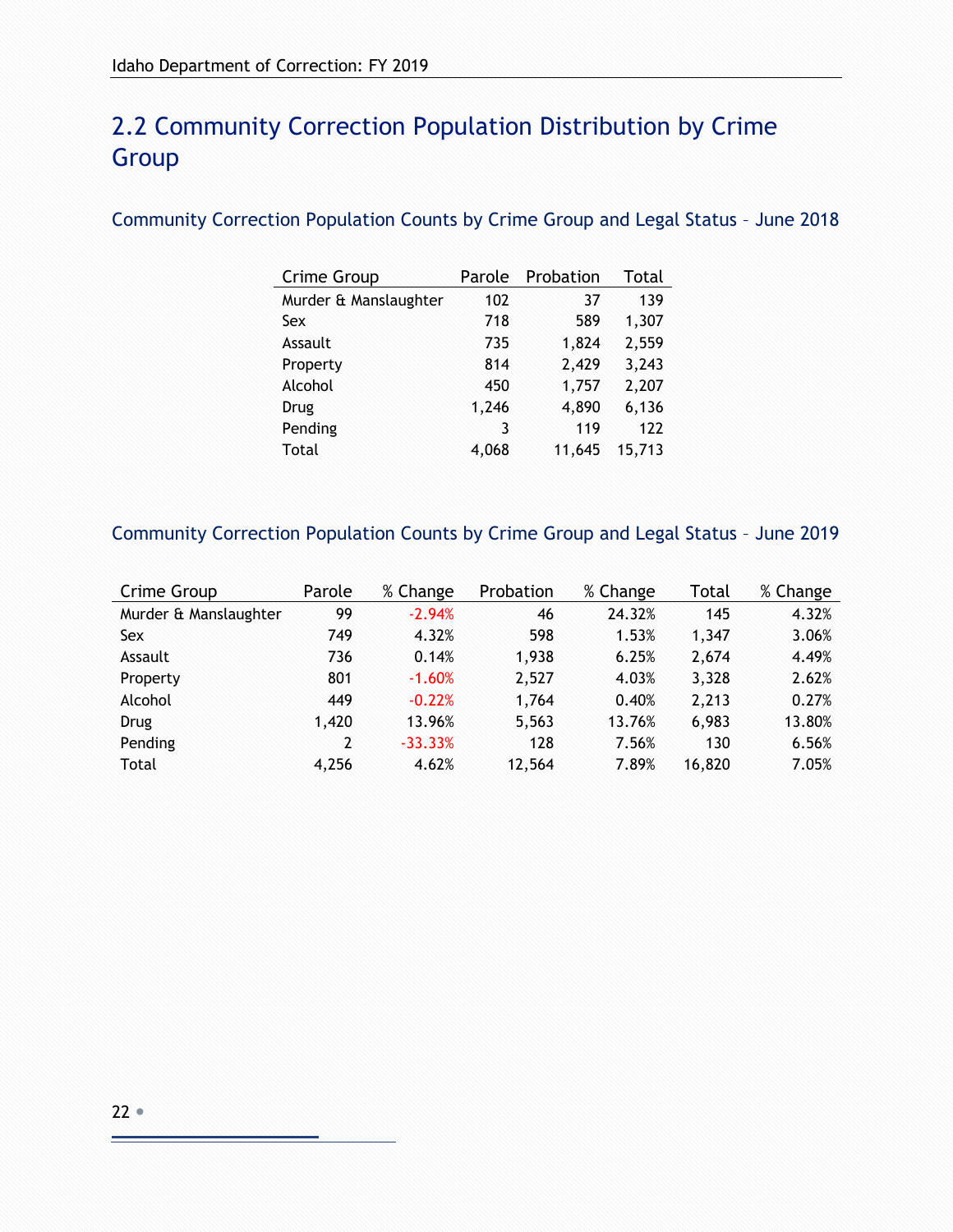| Crime Group           | Parole | Probation | Total |
|-----------------------|--------|-----------|-------|
| Murder & Manslaughter | 15.28  | 14.24     | 15.00 |
| Sex                   | 16.41  | 13.20     | 14.97 |
| Assault               | 19.92  | 18.63     | 19.00 |
| Property              | 19.68  | 18.95     | 19.13 |
| Alcohol               | 18.96  | 16.63     | 17.11 |
| Drug                  | 21.93  | 22.16     | 22.11 |
| Total                 | 19.65  | 19.60     | 19.61 |

#### <span id="page-22-0"></span>Community Correction Population Average LSI-R Score by Crime Group and Legal Status – June 2018

#### <span id="page-22-1"></span>Community Correction Population Average LSI-R Score by Crime Group and Legal Status – June 2019

| Crime Group           | Parole | % Change | Probation | % Change | Total | % Change |
|-----------------------|--------|----------|-----------|----------|-------|----------|
| Murder & Manslaughter | 15.17  | $-0.72%$ | 15.63     | 9.76%    | 15.32 | 2.13%    |
| Sex                   | 16.27  | $-0.85%$ | 13.68     | 3.64%    | 15.12 | 1.00%    |
| Assault               | 19.8   | $-0.60%$ | 18.59     | $-0.21%$ | 18.92 | $-0.42%$ |
| Property              | 19.74  | 0.30%    | 18.97     | 0.11%    | 19.15 | 0.10%    |
| Alcohol               | 18.96  | 0.00%    | 16.56     | $-0.42%$ | 17.05 | $-0.35%$ |
| <b>Drug</b>           | 21.35  | $-2.64%$ | 22.13     | $-0.14%$ | 21.97 | $-0.63%$ |
| Total                 | 19.49  | $-0.81%$ | 19.76     | 0.82%    | 19.69 | 0.41%    |

The Level of Service Inventory-Revised (LSI-R) score collects information regarding factors that include the offender's criminal history, education, family situation, and alcohol or drug problems, and calculates a score indicating the risks and needs said offender represents.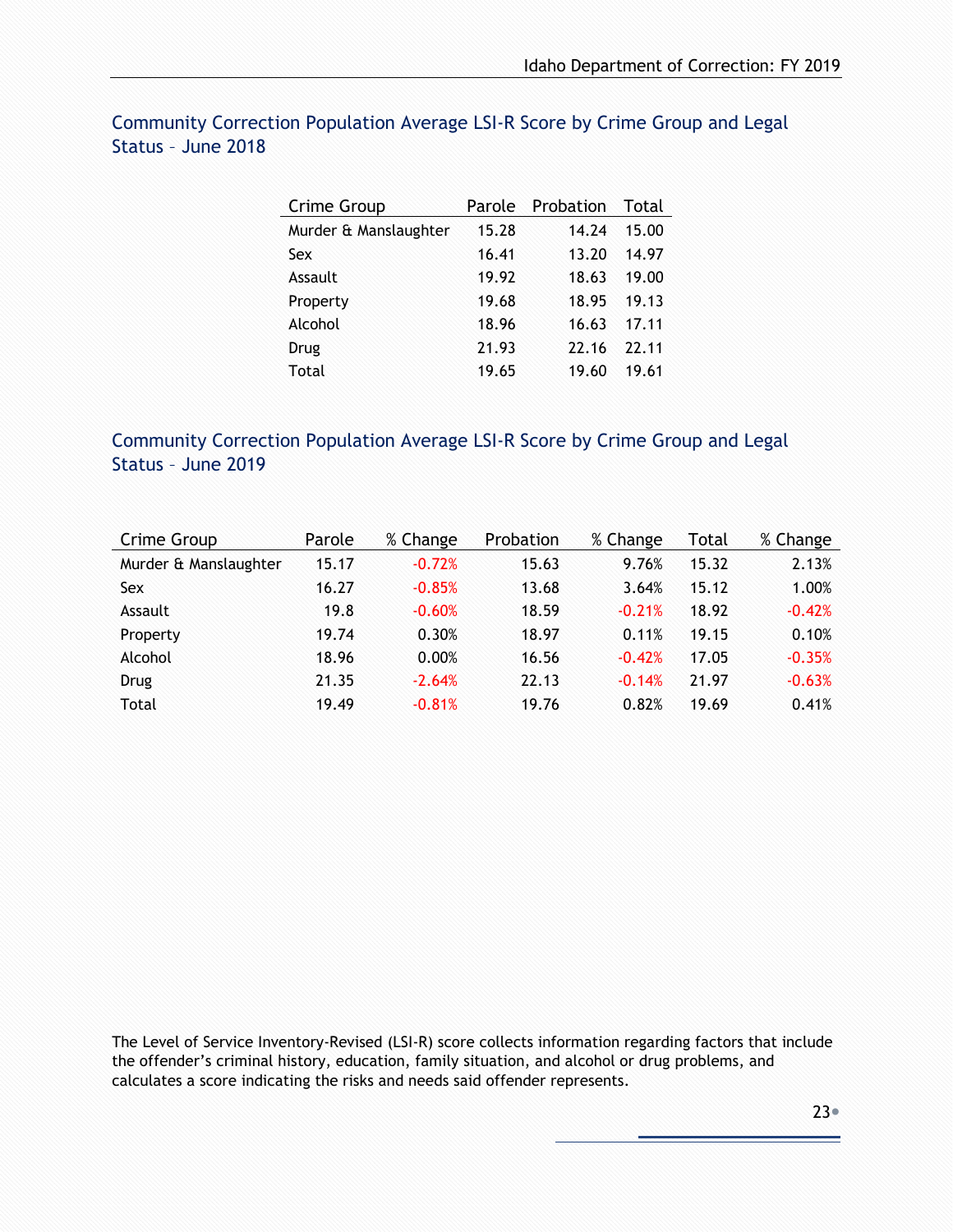#### <span id="page-23-0"></span>Overall Community Correction Distribution by Crime Group – June 2018

39 percent of the overall community correction population were sentenced on drug charges.



#### <span id="page-23-1"></span>Overall Community Correction Distribution by Crime Group – June 2019

42 percent of the overall community correction population were sentenced on drug charges.

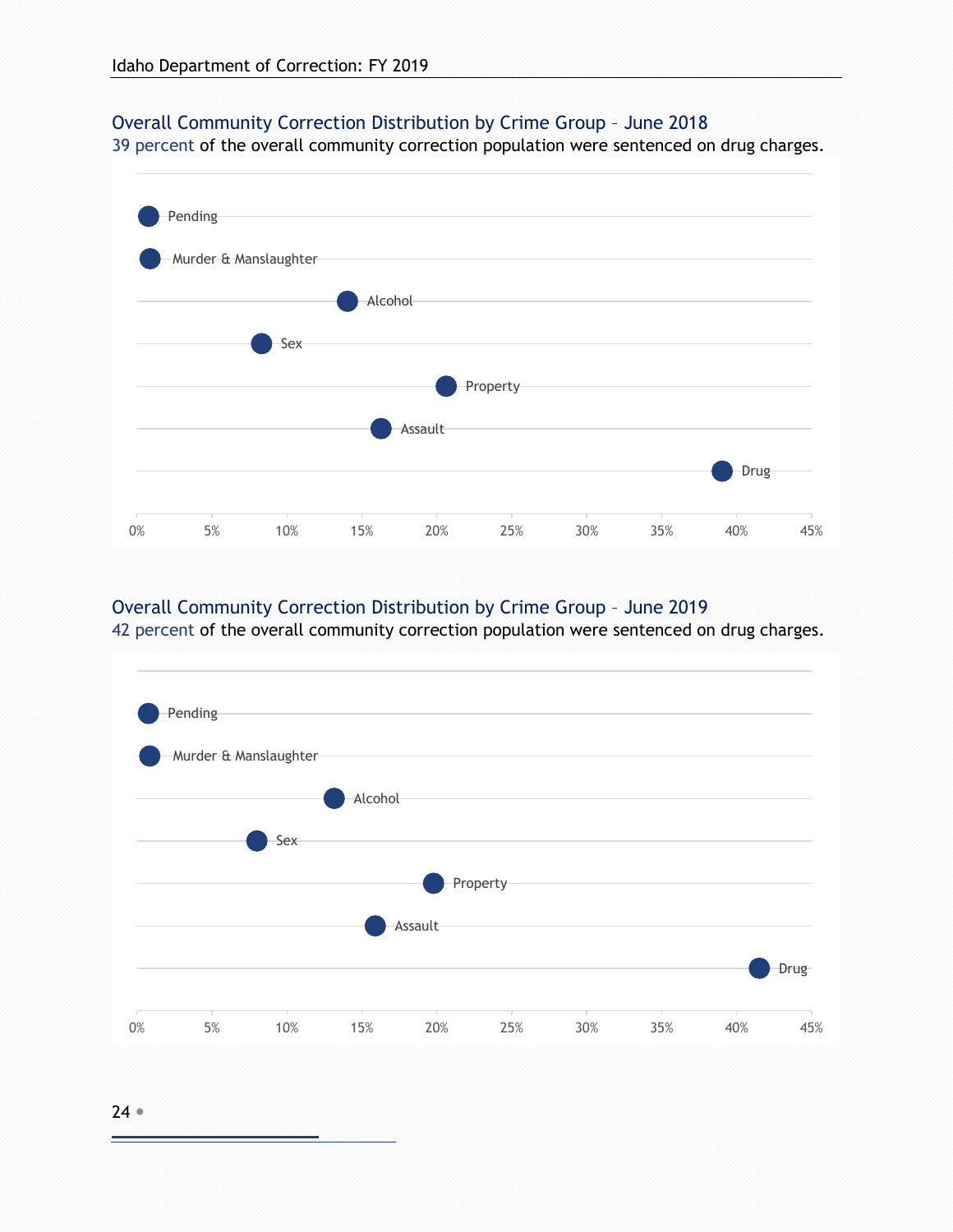|                       | Level 1     | Level 2         | Level 3          | Level 4      |
|-----------------------|-------------|-----------------|------------------|--------------|
| Crime Group           | (Low LSI-R) | (Low-Med LSI-R) | (High-Med LSI-R) | (High LSI-R) |
| Murder & Manslaughter | 47          | 22              | 11               | 2            |
| Sex                   | 154         | 27              | 14               | 2            |
| Assault               | 578         | 704             | 443              | 134          |
| Property              | 779         | 827             | 606              | 188          |
| Alcohol               | 711         | 610             | 246              | 56           |
| <b>Drug</b>           | 952         | 1,766           | 1,518            | 501          |
| Pending               | 0           | 0               | 0                | 0            |
| Total                 | 3,221       | 3,956           | 2,838            | 883          |

#### <span id="page-24-0"></span>Overall Community Correction Distribution by Crime Group and Supervision Level – June 2018

|                       | Sex Offender Level | Sex Offender Level | Sex Offender Level |
|-----------------------|--------------------|--------------------|--------------------|
| Crime Group           |                    |                    |                    |
| Murder & Manslaughter |                    |                    | 0                  |
| Sex                   | 392                | 566                | 94                 |
| Assault               | 67                 | 157                | 29                 |
| Property              | 10                 | 26                 | 10                 |
| Alcohol               | 1                  | $\overline{4}$     |                    |
| <b>Drug</b>           | $\overline{4}$     | 22                 | 8                  |
| Pending               | $\mathbf{0}$       | 0                  | 0                  |
| Total                 | 475                | 776                | 142                |

|                       |                               | Limited     |       |        |
|-----------------------|-------------------------------|-------------|-------|--------|
| Crime Group           | <b>Problem Solving Courts</b> | Supervision | Other | Total  |
| Murder & Manslaughter | 1                             | 51          | 3     | 139    |
| Sex                   | 0                             | 6           | 52    | 1,307  |
| Assault               | 83                            | 266         | 98    | 2,559  |
| Property              | 186                           | 499         | 112   | 3,243  |
| Alcohol               | 119                           | 391         | 68    | 2,207  |
| Drug                  | 695                           | 428         | 242   | 6,136  |
| Pending               | 0                             | 0           | 122   | 122    |
| Total                 | 1,084                         | 1,641       | 697   | 15,713 |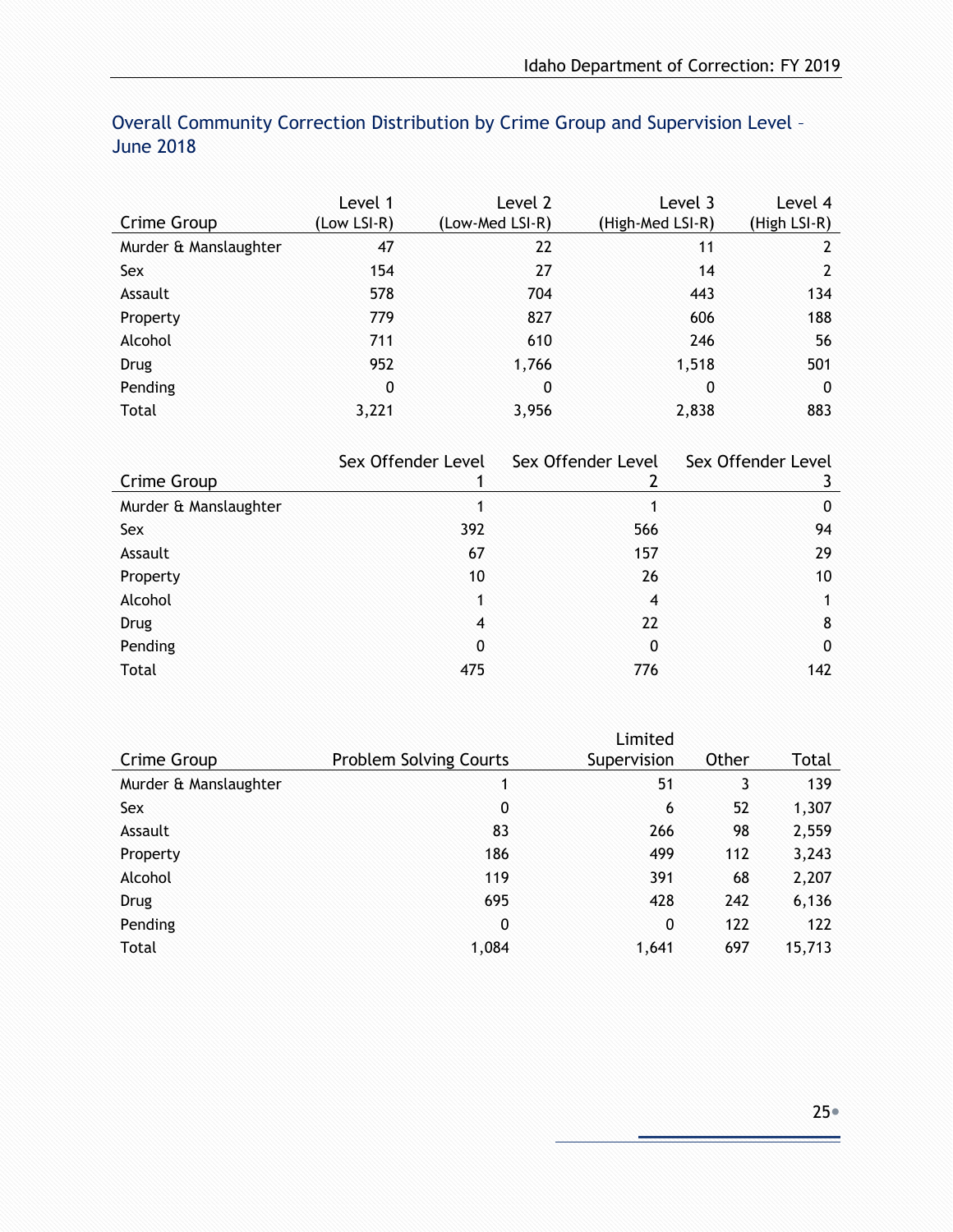|              | Level 1      |           | Level 2<br>(Low- |        | Level 3   |           | Level<br>4     |           |
|--------------|--------------|-----------|------------------|--------|-----------|-----------|----------------|-----------|
| Crime        | (Low         | %         | Med LSI-         | %      | (High-Med | %         | (High          | $\%$      |
| Group        | $LSI-R)$     | Change    | R)               | Change | $LSI-R$   | Change    | $LSI-R)$       | Change    |
| Murder &     |              |           |                  |        |           |           |                |           |
| Manslaughter | 42           | $-10.64%$ | 28               | 27.27% | 14        | 27.27%    | $\overline{2}$ | 0.00%     |
| Sex          | 149          | $-3.25%$  | 29               | 7.41%  | 14        | 0.00%     | 8              | 300.00%   |
| Assault      | 641          | 10.90%    | 798              | 13.35% | 415       | $-6.32%$  | 136            | 1.49%     |
| Property     | 811          | 4.11%     | 906              | 9.55%  | 583       | $-3.80%$  | 200            | 6.38%     |
| Alcohol      | 875          | 23.07%    | 674              | 10.49% | 207       | $-15.85%$ | 46             | $-17.86%$ |
| Drug         | 1,128        | 18.49%    | 2,109            | 19.42% | 1,642     | 8.17%     | 570            | 13.77%    |
| Pending      | $\mathbf{0}$ | 0.00%     | $\mathbf{0}$     | 0.00%  | 0         | 0.00%     | $\mathbf{0}$   | 0.00%     |
| Total        | 3.646        | 13.19%    | 4,544            | 14.86% | 2,875     | 1.30%     | 962            | 8.95%     |

#### <span id="page-25-0"></span>Overall Community Correction Distribution by Crime Group and Supervision Level – June 2019

| Sex          |            | Sex            |            | Sex            |           |
|--------------|------------|----------------|------------|----------------|-----------|
| Offender     | %          | Offender       | %          | Offender       | %         |
| Level 1      | Change     | Level 2        | Change     | Level 3        | Change    |
|              |            |                |            |                |           |
| 1            | 0.00%      | $\mathbf{0}$   | $-100.00%$ | 0              | 0.00%     |
| 428          | 9.18%      | 573            | 1.24%      | 96             | 2.13%     |
| 65           | $-2.99%$   | 181            | 15.29%     | 23             | $-20.69%$ |
| 7            | $-30.00%$  | 29             | 11.54%     | 8              | $-20.00%$ |
| $\mathbf{0}$ | $-100.00%$ | $\overline{4}$ | 0.00%      | 1              | 0.00%     |
| 10           | 150.00%    | 31             | 40.91%     | $\overline{4}$ | $-50.00%$ |
| 0            | 0.00%      | 0              | 0.00%      | 0              | 0.00%     |
| 511          | 7.58%      | 818            | 5.41%      | 132            | $-7.04%$  |
|              |            |                |            |                |           |

|              | Problem |            |              |           |       |           |        |        |
|--------------|---------|------------|--------------|-----------|-------|-----------|--------|--------|
|              | Solving | %          | Limited      | $\%$      |       | %         |        | %      |
| Crime Group  | Courts  | Change     | Supervision  | Change    | Other | Change    | Total  | Change |
| Murder &     |         |            |              |           |       |           |        |        |
| Manslaughter | 0       | $-100.00%$ | 56           | 9.80%     | 2     | $-33.33%$ | 145    | 4.32%  |
| Sex          | 1       | NА         | 4            | $-33.33%$ | 45    | $-13.46%$ | 1,347  | 3.06%  |
| Assault      | 97      | 16.87%     | 196          | $-26.32%$ | 122   | 24.49%    | 2,674  | 4.49%  |
| Property     | 198     | 6.45%      | 465          | $-6.81%$  | 121   | 8.04%     | 3,328  | 2.62%  |
| Alcohol      | 129     | 8.40%      | 203          | $-48.08%$ | 74    | 8.82%     | 2,213  | 0.27%  |
| <b>Drug</b>  | 768     | 10.50%     | 439          | 2.57%     | 282   | 16.53%    | 6,983  | 13.80% |
| Pending      | 0       | 0.00%      | $\mathbf{0}$ | 0.00%     | 130   | 6.56%     | 130    | 6.56%  |
| Total        | 1,193   | 10.06%     | 1,363        | $-16.94%$ | 776   | 11.33%    | 16,820 | 7.05%  |

è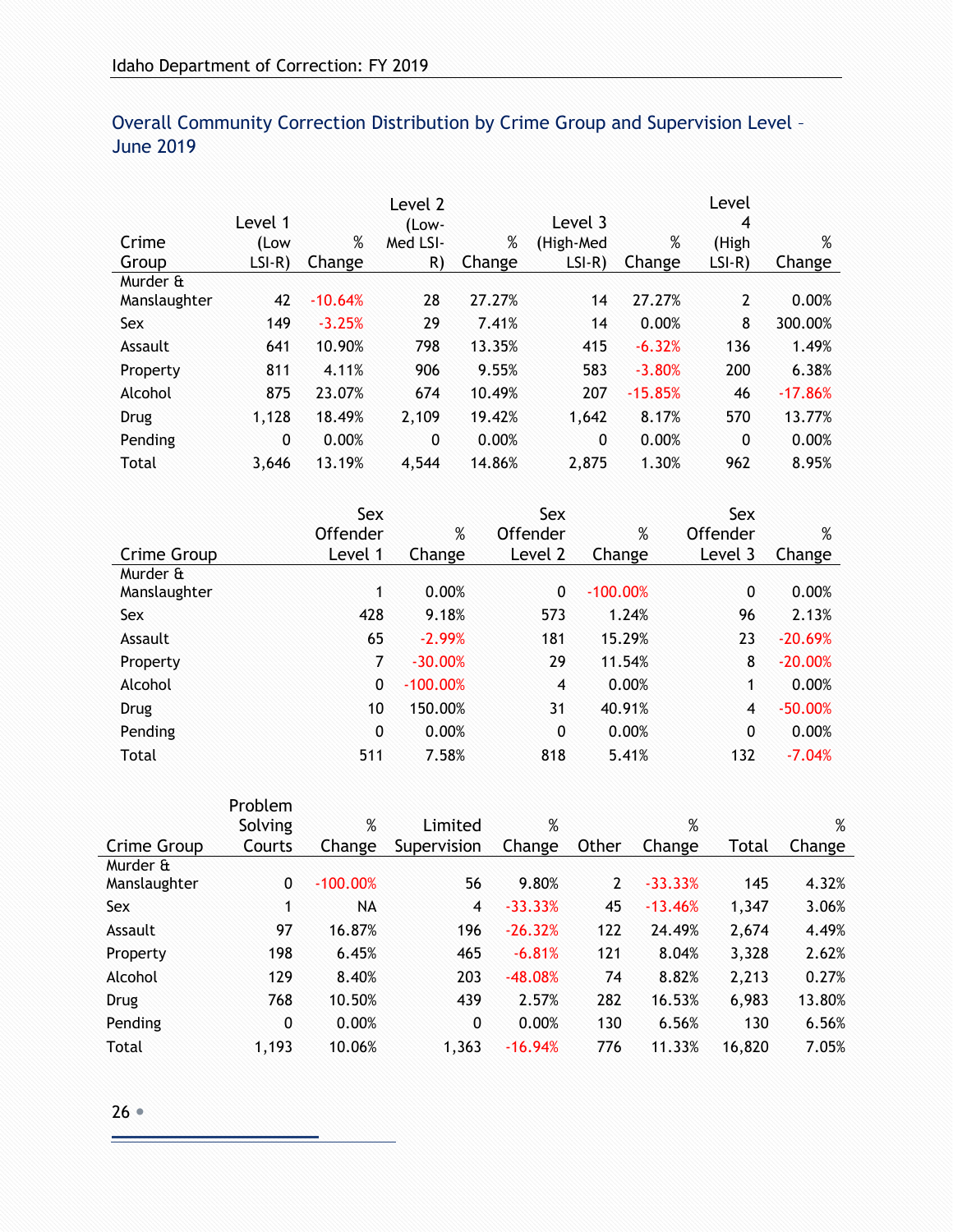## <span id="page-26-0"></span>2.3 Community Correction Population Distribution by District

<span id="page-26-1"></span>Idaho Department of Correction District Map and Corresponding Counties The map below displays the Idaho Department of Correction districts and corresponding counties.

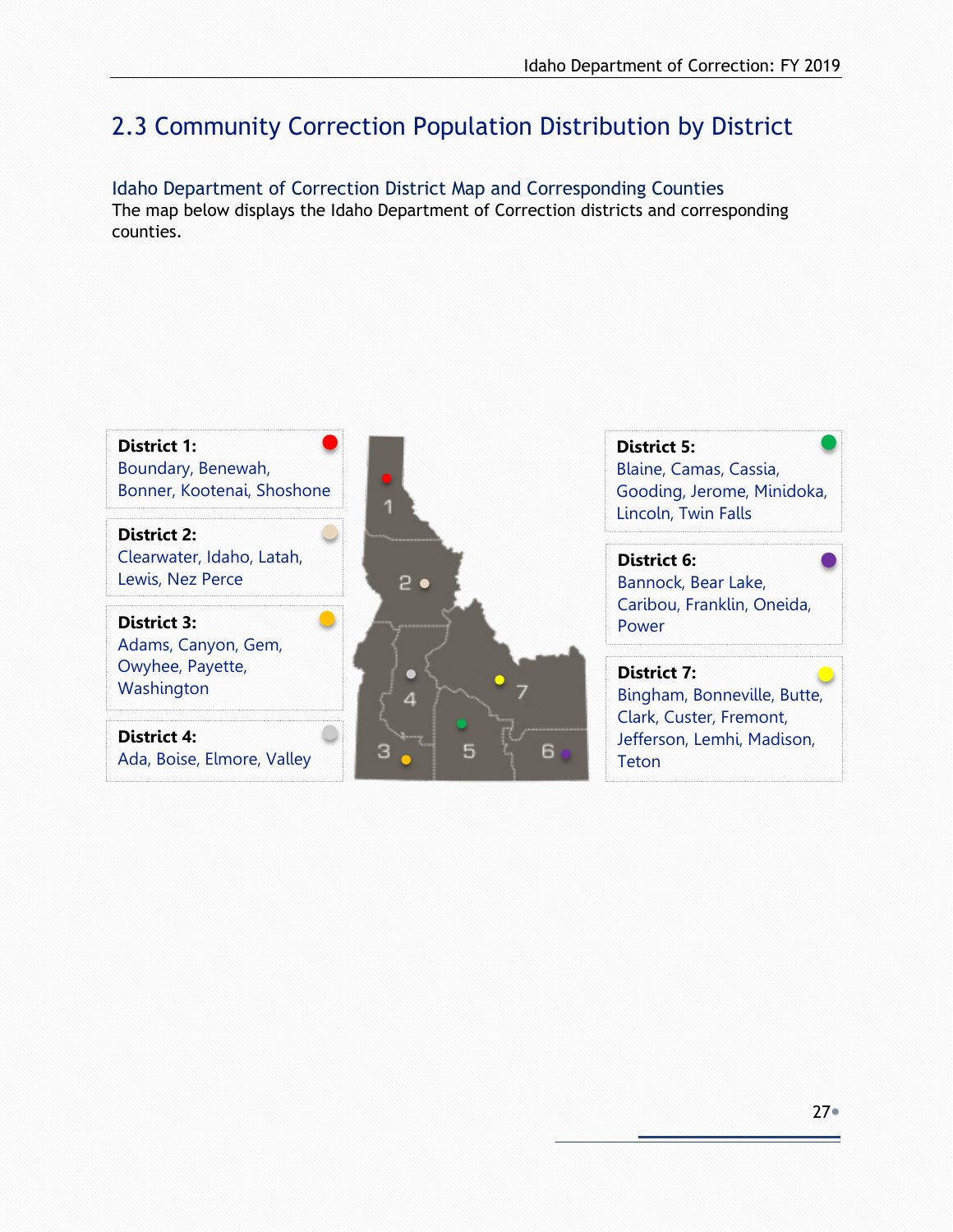#### <span id="page-27-0"></span>Overall Community Correction Distribution by District

The overall community correction population distribution has not changed significantly between June 2018 and June 2019, with the majority of the supervised population residing in District 4.

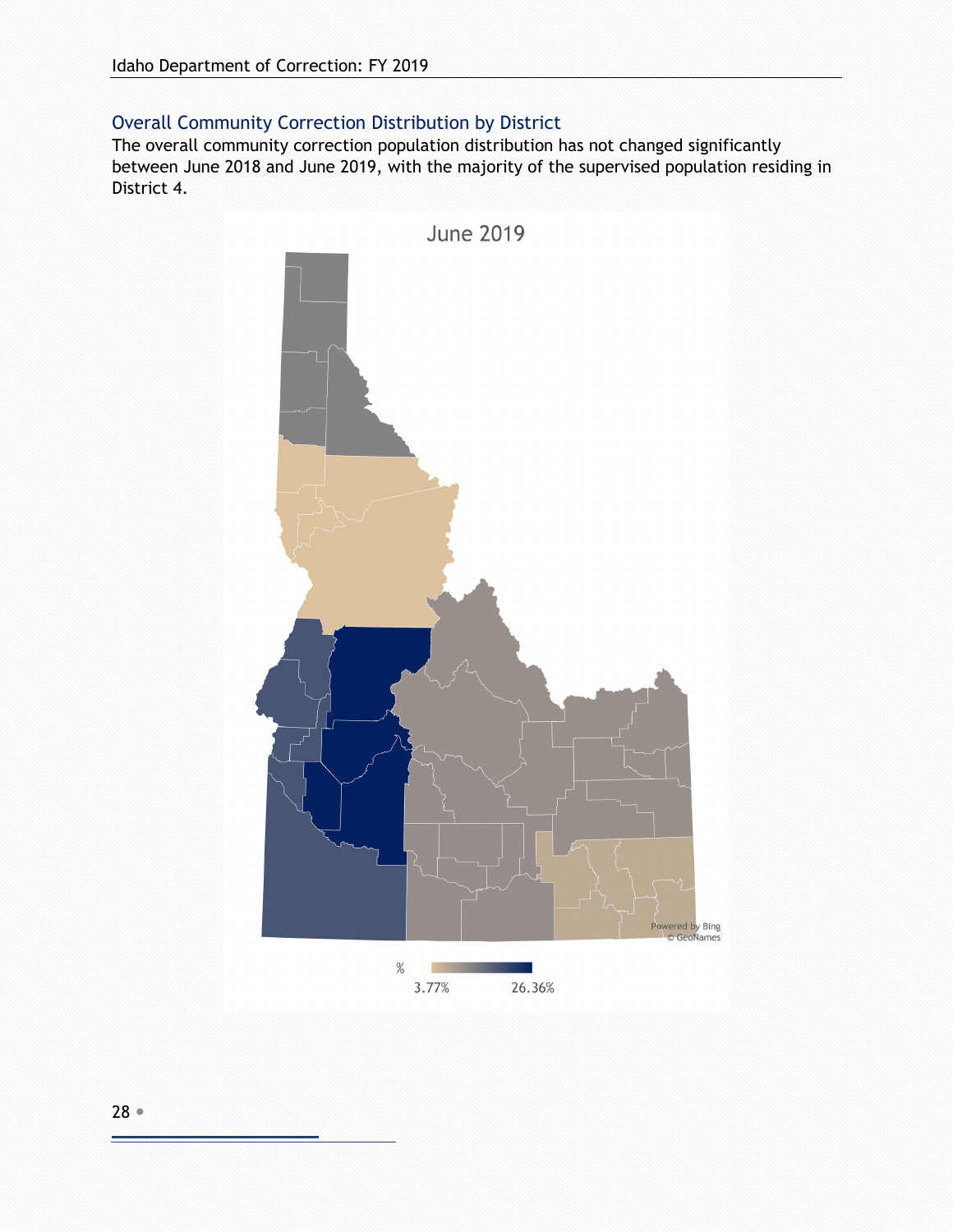| <b>District</b>           | <b>Corresponding Counties</b>                                                           | N      | % of Total |
|---------------------------|-----------------------------------------------------------------------------------------|--------|------------|
| District 0: LSU           | <b>Limited Supervision Unit</b>                                                         | 1,791  | 11.40%     |
| District 1: Coeur d'Alene | Boundary, Benewah, Bonner, Kootenai, Shoshone                                           | 1.974  | 12.56%     |
| District 2: Lewiston      | Clearwater, Idaho, Latah, Lewis, Nez Perce                                              | 668    | 4.25%      |
| District 3: Caldwell      | Adams, Canyon, Gem, Owyhee, Payette,<br>Washington                                      | 2,806  | 17.86%     |
| District 4: Boise         | Ada, Boise, Elmore, Valley                                                              | 4.054  | 25.80%     |
| District 5: Twin Falls    | Blaine, Camas, Cassia, Gooding, Jerome,<br>Minidoka, Lincoln, Twin Falls                | 1,690  | 10.76%     |
| District 6: Pocatello     | Bannock, Bear Lake, Caribou, Franklin, Oneida,<br>Power                                 | 1,011  | 6.43%      |
| District 7: Idaho Falls   | Bingham, Bonneville, Butte, Clark, Custer,<br>Fremont, Jefferson, Lemhi, Madison, Teton | 1.719  | 10.94%     |
| Total                     |                                                                                         | 15,713 | 100.00%    |

### <span id="page-28-0"></span>Overall Community Correction Distribution by District – June 2018

### <span id="page-28-1"></span>Overall Community Correction Distribution by District – June 2019

|                           |                                                                                            |        | %         | $%$ of  |
|---------------------------|--------------------------------------------------------------------------------------------|--------|-----------|---------|
| <b>District</b>           | <b>Corresponding Counties</b>                                                              | N      | Change    | Total   |
| District 0: LSU           | Limited Supervision Unit                                                                   | 1,599  | $-10.72%$ | 9.51%   |
| District 1: Coeur d'Alene | Boundary, Benewah, Bonner,<br>Kootenai, Shoshone                                           | 2,135  | 8.16%     | 12.69%  |
| District 2: Lewiston      | Clearwater, Idaho, Latah, Lewis, Nez<br>Perce                                              | 634    | $-5.09%$  | 3.77%   |
| District 3: Caldwell      | Adams, Canyon, Gem, Owyhee,<br>Payette, Washington                                         | 3,184  | 13.47%    | 18.93%  |
| District 4: Boise         | Ada, Boise, Elmore, Valley                                                                 | 4,434  | 9.37%     | 26.36%  |
| District 5: Twin Falls    | Blaine, Camas, Cassia, Gooding,<br>Jerome, Minidoka, Lincoln, Twin Falls                   | 1,848  | 9.35%     | 10.99%  |
| District 6: Pocatello     | Bannock, Bear Lake, Caribou, Franklin,<br>Oneida, Power                                    | 1,176  | 16.32%    | 6.99%   |
| District 7: Idaho Falls   | Bingham, Bonneville, Butte, Clark,<br>Custer, Fremont, Jefferson, Lemhi,<br>Madison, Teton | 1,810  | 5.29%     | 10.76%  |
| Total                     |                                                                                            | 16,820 | 7.05%     | 100.00% |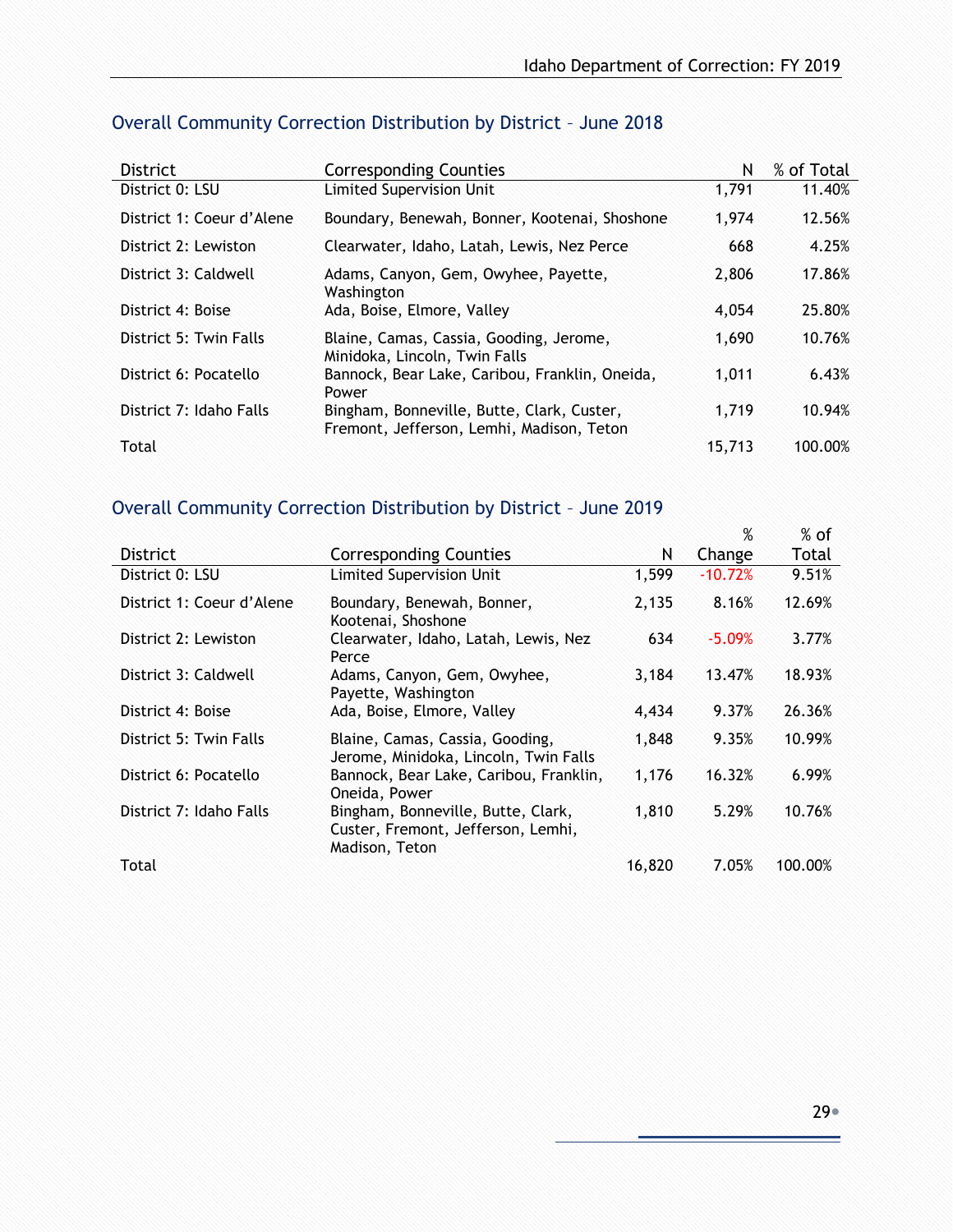## <span id="page-29-0"></span>2.4 Community Correction Population Distribution by **Demographics**

#### <span id="page-29-1"></span>Overall Community Correction Population Distribution by Demographics – June 2018

| Age Range | Male   | % of Male | Female | % of Female | Total  | % of Total |
|-----------|--------|-----------|--------|-------------|--------|------------|
| Under 18  | 2      | 0.02%     | 0      | 0.00%       | 2      | 0.01%      |
| $18 - 24$ | 1,293  | 11.24%    | 384    | 9.12%       | 1.677  | 10.67%     |
| $25 - 34$ | 3,923  | 34.11%    | 1,523  | 36.16%      | 5,446  | 34.66%     |
| $35 - 44$ | 3,059  | 26.60%    | 1,285  | 30.51%      | 4,344  | 27.65%     |
| $45 - 54$ | 1,866  | 16.22%    | 699    | 16.60%      | 2,565  | 16.32%     |
| $55 - 64$ | 1,074  | 9.34%     | 285    | 6.77%       | 1,359  | 8.65%      |
| $65+$     | 284    | 2.47%     | 36     | 0.85%       | 320    | 2.04%      |
| Total     | 11,501 | 100.00%   | 4,212  | 100.00%     | 15,713 | 100.00%    |

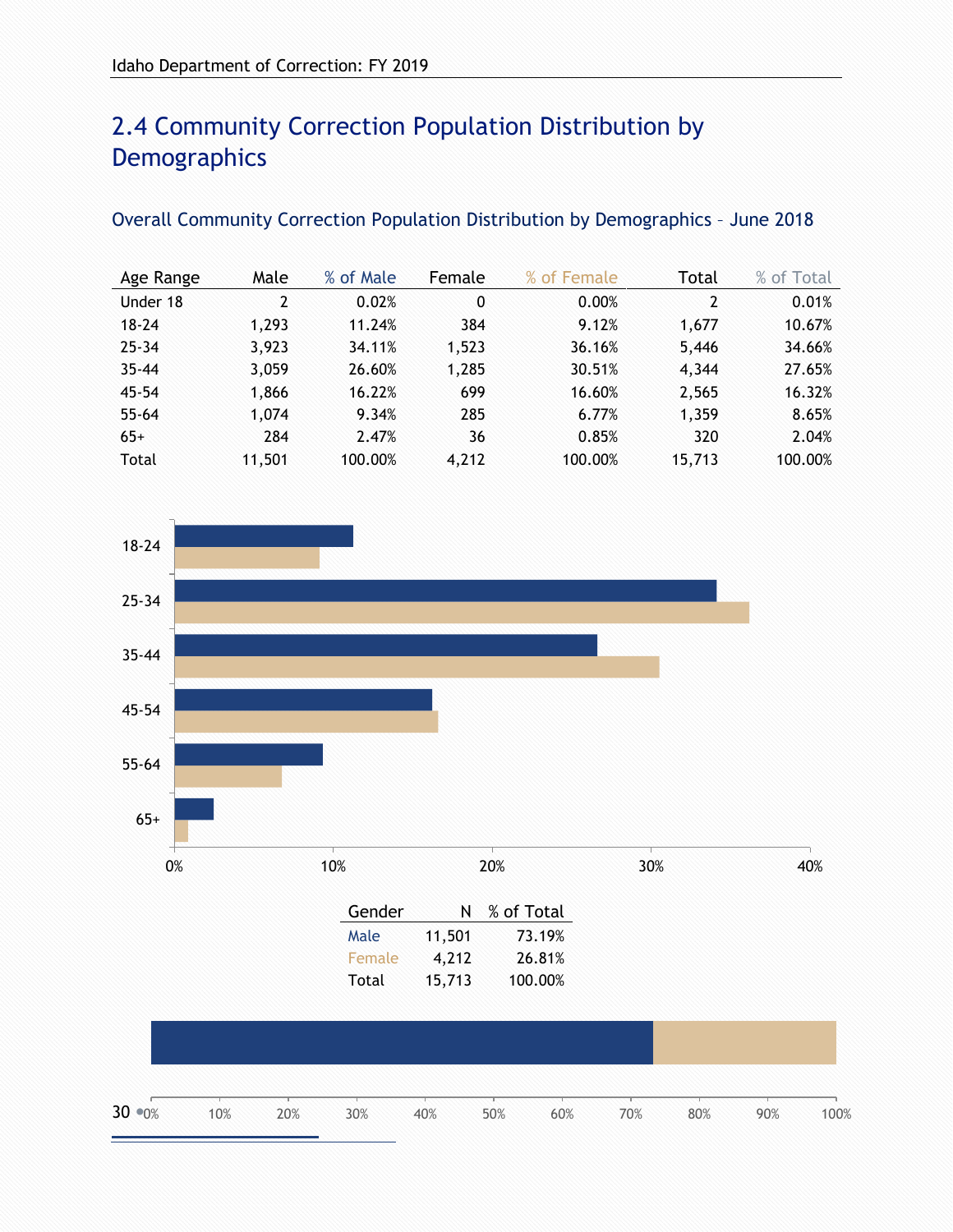| Ethnicity                 | Male   | % of Male | Female | % of Female | Total  | % of Total |
|---------------------------|--------|-----------|--------|-------------|--------|------------|
| Asian                     | 75     | 0.65%     | 18     | 0.43%       | 93     | 0.59%      |
| Black or African American | 252    | 2.19%     | 36     | 0.85%       | 288    | 1.83%      |
| Hispanic or Latino        | 1.427  | 12.41%    | 333    | 7.91%       | 1,760  | 11.20%     |
| Indian                    | 290    | 2.52%     | 173    | 4.11%       | 463    | 2.95%      |
| Other                     | 134    | 1.17%     | 33     | 0.78%       | 167    | 1.06%      |
| <b>Unknown</b>            | 866    | 7.53%     | 419    | 9.95%       | 1,285  | 8.18%      |
| White                     | 8.457  | 73.53%    | 3,200  | 75.97%      | 11,657 | 74.19%     |
| Total                     | 11,501 | 100.00%   | 4,212  | 100.00%     | 15,713 | 100.00%    |

74 percent of the total community correction population were white. The remaining 26 percent are broken out as follows:

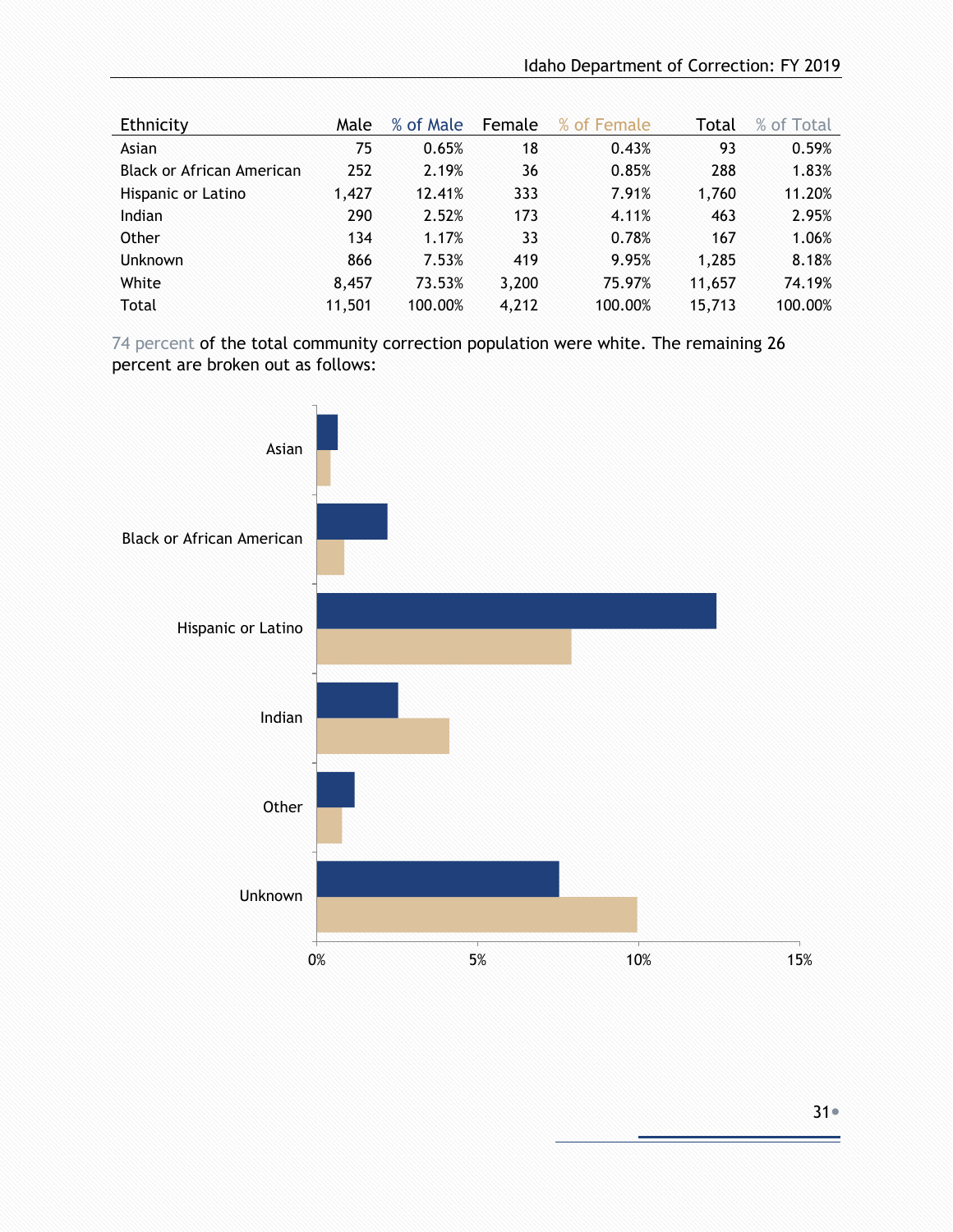| Age       |        | $%$ of  | %        |        | $%$ of  | $\%$   |                | $%$ of  | %      |
|-----------|--------|---------|----------|--------|---------|--------|----------------|---------|--------|
| Range     | Male   | Male    | Change   | Female | Female  | Change | Total          | Total   | Change |
| Under     |        |         |          |        |         |        |                |         |        |
| 18        | 2      | 0.02%   | 0.00%    | 0      | 0.00%   | 0.00%  | $\overline{2}$ | 0.01%   | 0.00%  |
| $18 - 24$ | 1,271  | 10.38%  | $-1.70%$ | 413    | 9.02%   | 7.55%  | 1,684          | 10.01%  | 0.42%  |
| $25 - 34$ | 4,115  | 33.62%  | 4.89%    | 1,679  | 36.65%  | 10.24% | 5,794          | 34.45%  | 6.39%  |
| $35 - 44$ | 3,339  | 27.28%  | 9.15%    | 1,411  | 30.80%  | 9.81%  | 4,750          | 28.24%  | 9.35%  |
| $45 - 54$ | 1,962  | 16.03%  | 5.14%    | 732    | 15.98%  | 4.72%  | 2,694          | 16.02%  | 5.03%  |
| $55 - 64$ | 1,209  | 9.88%   | 12.57%   | 307    | 6.70%   | 7.72%  | 1,516          | 9.01%   | 11.55% |
| $65+$     | 341    | 2.79%   | 20.07%   | 39     | 0.85%   | 8.33%  | 380            | 2.26%   | 18.75% |
| Total     | 12,239 | 100.00% | 6.42%    | 4,581  | 100.00% | 8.76%  | 16,820         | 100.00% | 7.05%  |

<span id="page-31-0"></span>

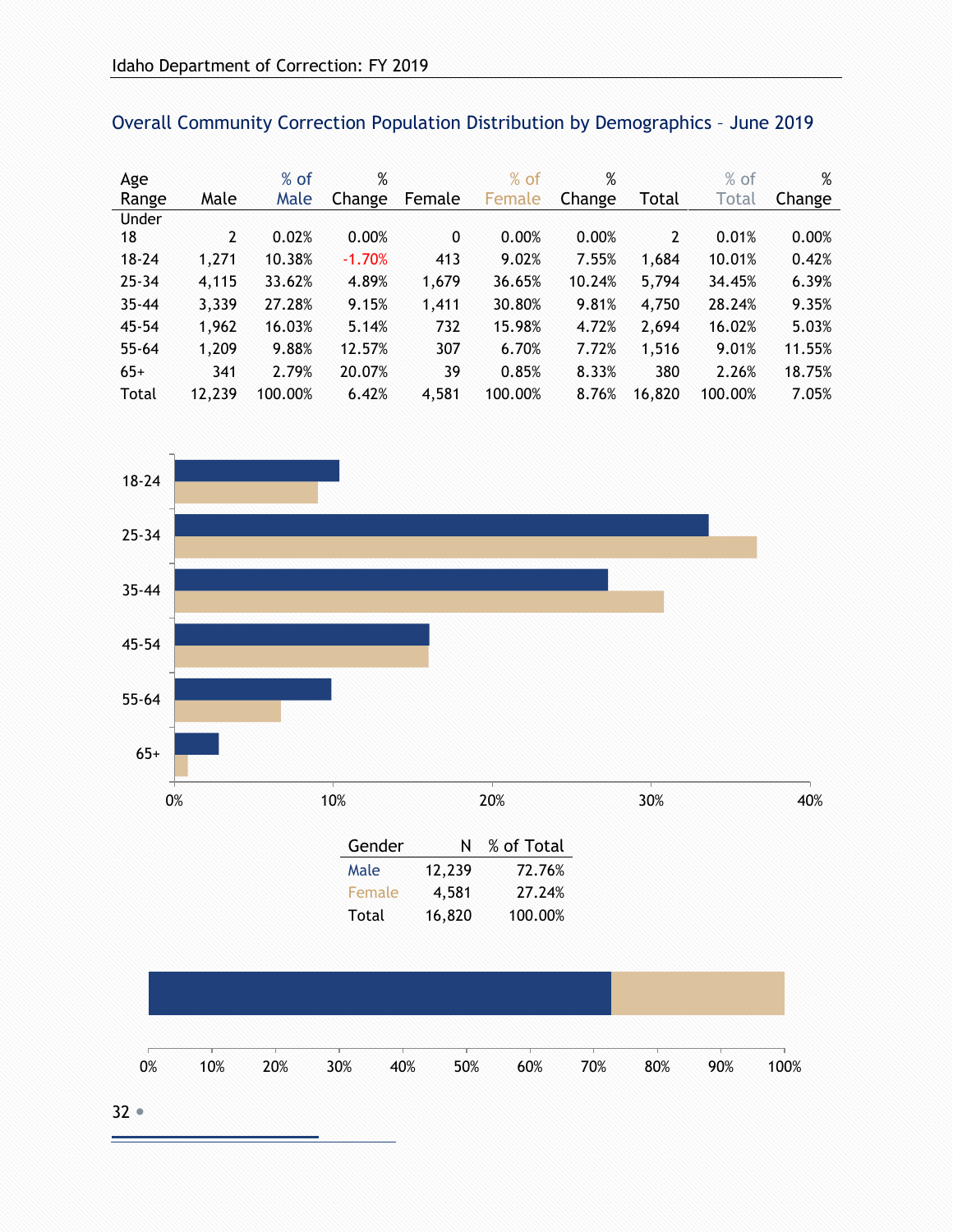|                                     |        | $%$ of  | %      |        | $%$ of  | %        |        | $%$ of  | %      |
|-------------------------------------|--------|---------|--------|--------|---------|----------|--------|---------|--------|
| Ethnicity                           | Male   | Male    | Change | Female | Female  | Change   | Total  | Total   | Change |
| Asian<br><b>Black or</b><br>African | 78     | 0.64%   | 4.00%  | 25     | 0.55%   | 38.89%   | 103    | 0.61%   | 10.75% |
| American<br>Hispanic                | 266    | 2.17%   | 5.56%  | 45     | 0.98%   | 25.00%   | 311    | 1.85%   | 7.99%  |
| or Latino                           | 1,508  | 12.32%  | 5.68%  | 356    | 7.77%   | 6.91%    | 1,864  | 11.08%  | 5.91%  |
| Indian                              | 307    | 2.51%   | 5.86%  | 178    | 3.89%   | 2.89%    | 485    | 2.88%   | 4.75%  |
| Other                               | 140    | 1.14%   | 4.48%  | 47     | 1.03%   | 42.42%   | 187    | 1.11%   | 11.98% |
| Unknown                             | 901    | 7.36%   | 4.04%  | 403    | 8.80%   | $-3.82%$ | 1,304  | 7.75%   | 1.48%  |
| White                               | 9,039  | 73.85%  | 6.88%  | 3,527  | 76.99%  | 10.22%   | 12,566 | 74.71%  | 7.80%  |
| Total                               | 12,239 | 100.00% | 6.42%  | 4,581  | 100.00% | 8.76%    | 16,820 | 100.00% | 7.05%  |

 75 percent of the total community correction population were white. The remaining 25 percent are broken out as follows:

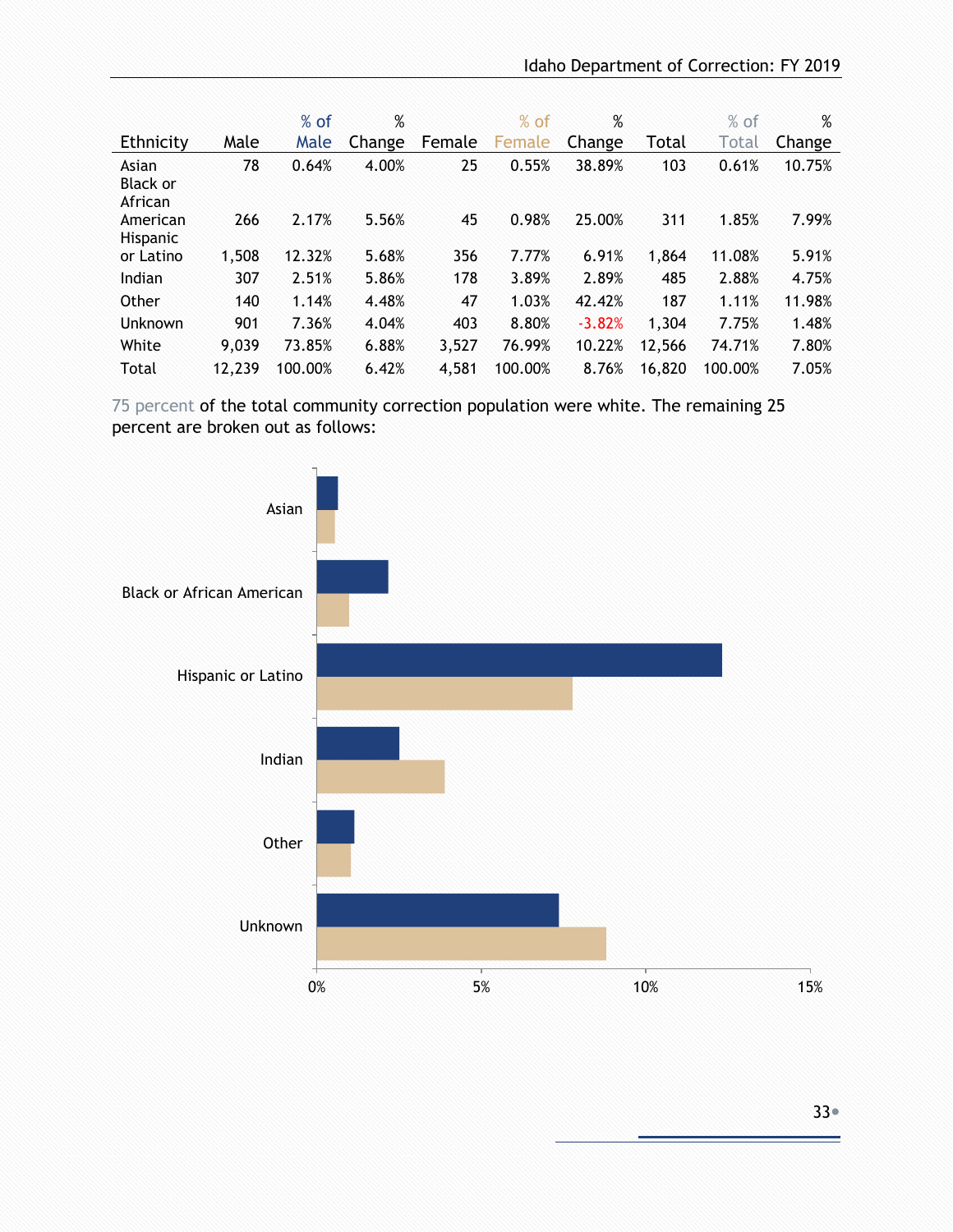# <span id="page-33-0"></span>**Section III**: Glossary

۳